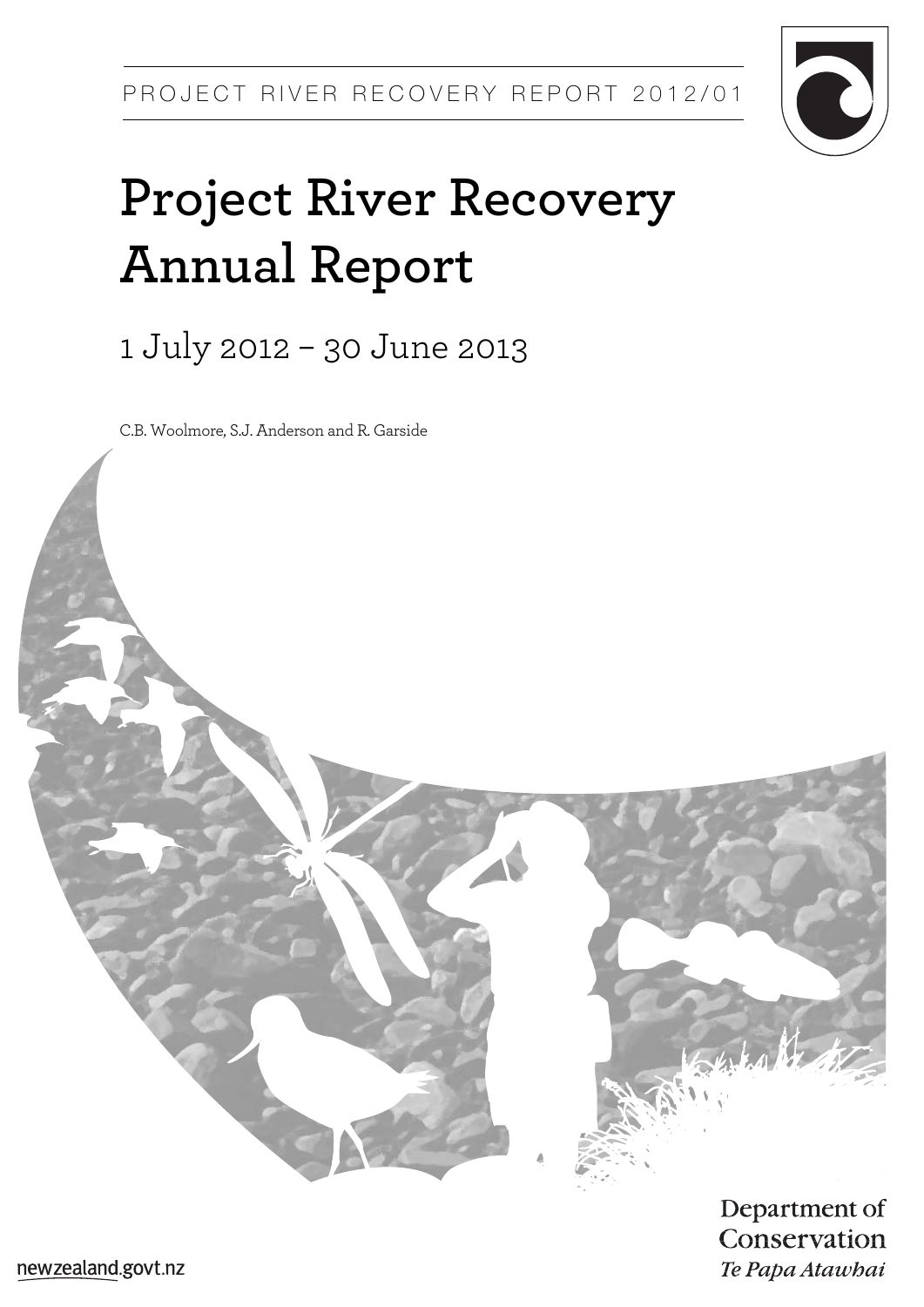Project River Recovery is a Department of Conservation project that mitigates habitat degradation in braided rivers and wetlands in the upper Waitaki basin. It is funded through a compensatory agreement with Meridian Energy Limited and Genesis Energy in recognition of the adverse effects of hydroelectric power development on these ecosystems.

*Project River Recovery Reports* are internal reports that provide a record of research or management work carried out or funded by Project River Recovery.

© Copyright June 2014, New Zealand Department of Conservation

ISSN 1178-9719 (Print) ISSN 1178-9727 (Online)

Produced by Department of Conservation, Private Bag, Twizel 7944, New Zealand.

In the interest of forest conservation, we support paperless electronic information sharing. Limited copies of this report are printed. It is also available from the departmental website in pdf form; refe[r www.doc.govt.nz/braidedrivers,](http://www.doc.govt.nz/braidedrivers) then *Project River Recovery's Work*, then *Publications*.

#### This report may be cited as:

Woolmore, C.B.; Anderson, S.A.; Garside, R. 2014: Project River Recovery Annual Report, 1 July 2012 – 30 June 2013. Project River Recovery Report 2012/01, Department of Conservation, Twizel. 22 p.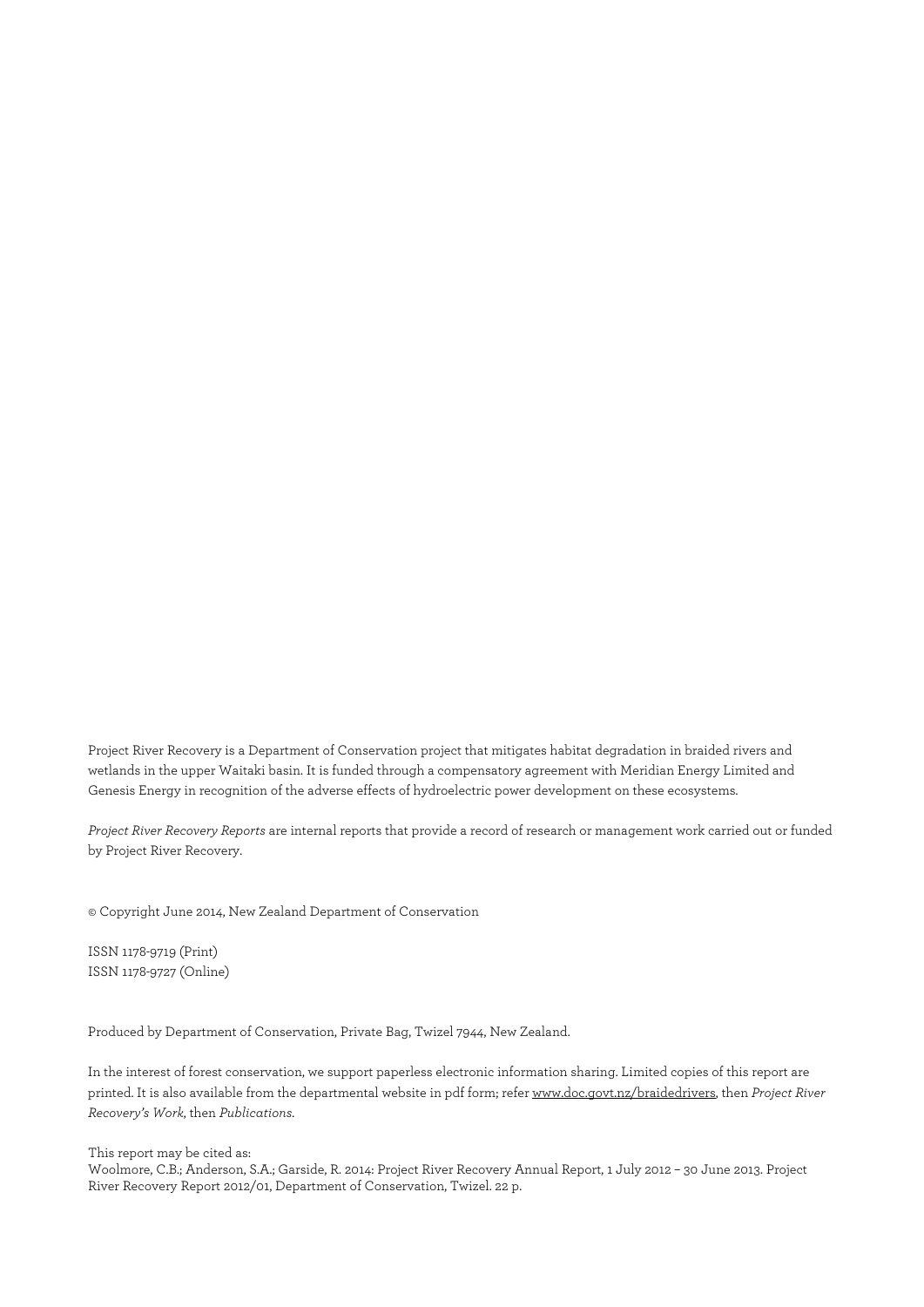### **CONTENTS**

| 1.  |       | Introduction                                                                                                                  | 6  |
|-----|-------|-------------------------------------------------------------------------------------------------------------------------------|----|
| 2.  | Staff |                                                                                                                               | 6  |
| 3.  |       | Project review                                                                                                                | 6  |
| 4.  |       | Progress towards objectives of the Strategic Plan                                                                             | 9  |
|     | 4.1   | Objective 1: Maintain indigenous vegetation and enhance habitat by removing problem weeds                                     | 9  |
|     | 4.2   | Objective 2: Explore opportunities to enhance wetland conservation                                                            | 12 |
|     | 4.3   | Objective 3: Continue to build knowledge of natural heritage in braided-river ecosystems                                      | 12 |
|     | 4.4   | Objective 4: Test the effectiveness of large-scale predator control                                                           | 12 |
|     | 4.5   | Objective 5: Facilitate research by external agencies to improve our understanding of the<br>ecology of braided-river systems | 14 |
|     | 4.6   | Objective 6: Continue to increase public awareness of braided rivers and wetlands                                             | 14 |
| .5. |       | Project River Recovery's financial statements 1 July 2010 - 30 June 20119                                                     | 15 |
| 6.  |       | References                                                                                                                    | 19 |
|     |       | Appendix 1: Project River Recovery weed control programme summary                                                             | 20 |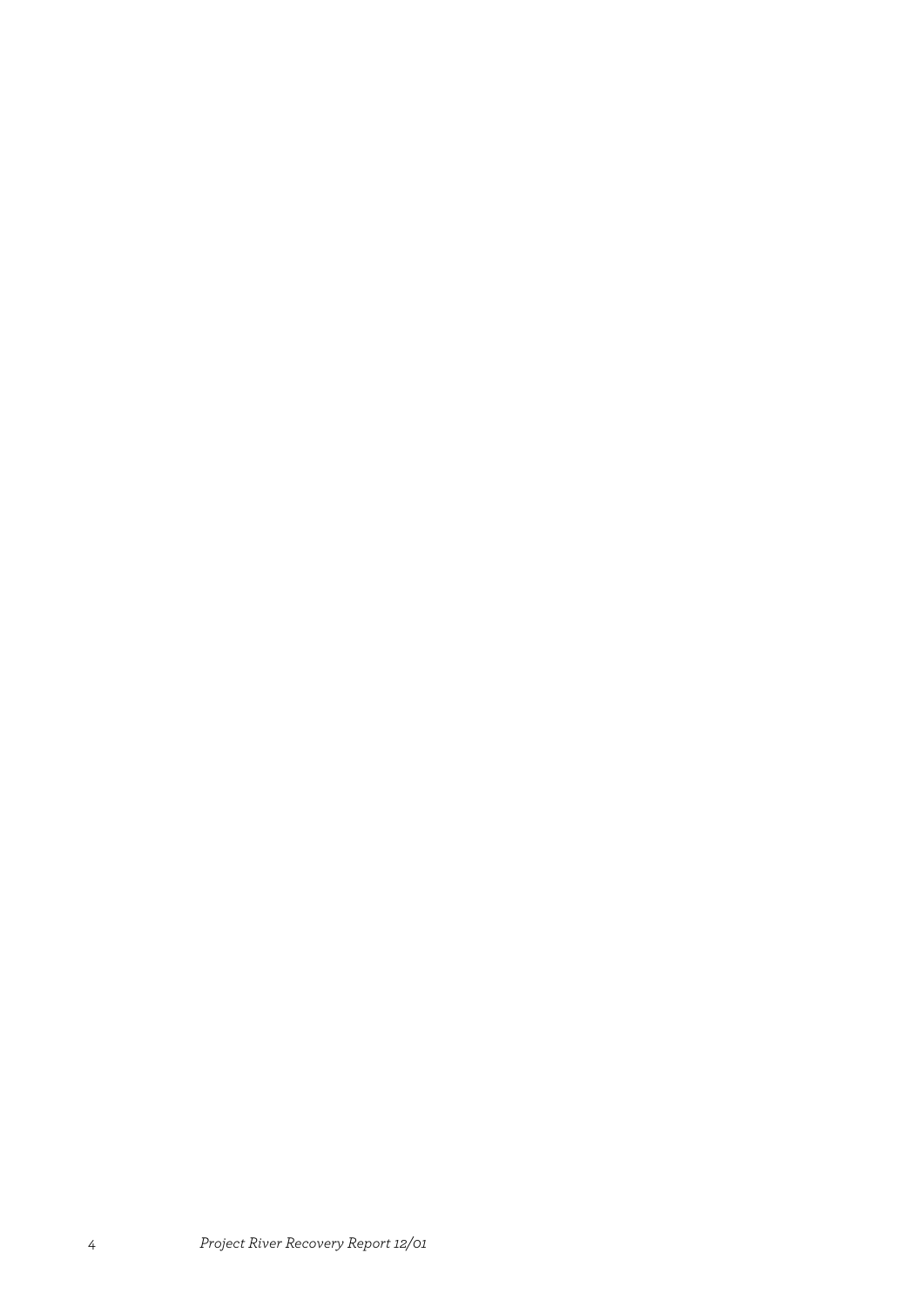# Summary

- This report summarises Project River Recovery's progress towards its six key objectives as identified in its strategic plan for the period 1 July 2012 – 30 June 2013.
- A mid-term review of Project River Recovery's (PRR) effectiveness and efficiency over its 20 years of operation was carried out by Landcare Research Ltd.
- The review found PRR has been a highly effective braided river restoration agency since its inception and has been very resource-efficient at achieving its outcomes. Reviewers did not see a need for any major changes to how PRR operates in terms of effectiveness, outcome delivery, strategic planning or stakeholder communication.
- PRR continues to give highest priority to maintaining the high natural quality of 'nearpristine' riverbeds above the glacial lakes of the upper Waitaki basin. The success of this work depends on working closely with various stakeholders including Land Information New Zealand, Environment Canterbury, and landholders.
- 3 350 hours of targeted, ground-based spot spraying of weeds was carried out in seven riverbeds.
- This is the ninth year of results from the jointly run Tasman River predator-control project between PRR and the kakī recovery group. The project uses a range of predator control and monitoring techniques.
	- − Over the year 863 hedgehogs, 243 stoats, 285 feral cats, 60 ferrets, 43 possums, 12 weasels and 4 rats were caught.
	- − From 33 monitored wrybill nests, 64% hatched chicks and of these, 11–66% successfully fledged. Flooding was the main cause of nest failures and egg loss.
	- − From 201 monitored black-fronted tern nests, 18% hatched chicks, and of these, 20–24% successfully fledged. Predation was the main cause of nest failures and egg loss. Use of motion-triggered cameras at nest sites indicated black-backed gulls were the predominant predator of black-fronted tern eggs and chicks.
	- − Analysis and reporting on outcomes from the first 5 years of monitoring results is in progress.
- A programme of intensive predator management and monitoring in a 1 kilometre radius around a black-fronted tern colony in the upper Ohau River is in its third year of operation.
	- − During the twelve month period from 1 March 2012 to 28 February 2013, a total of 198 hedgehogs, 123 ferrets, 66 feral cats, 21 stoats, 33 rats, 6 weasels and 10 possums were caught.
	- − Of 351 observed nests at the island colony, 87% hatched chicks and, of these, it is estimated that 51–69% successfully fledged. Small colonies which established on either side of the river adjoining the island site were less successful .
- PRR continues to support a PhD study of flood-induced processes affecting Russell lupin mortality in the Ahuriri riverbed. This work is being carried out by Luke Javernick from the Canterbury University Civil and Natural Resources Engineering Department and will be completed in late 2013.
- Other wetland management has included fence maintenance, weed control and waterlevel manipulation at Waterwheel and Ruataniwha wetlands.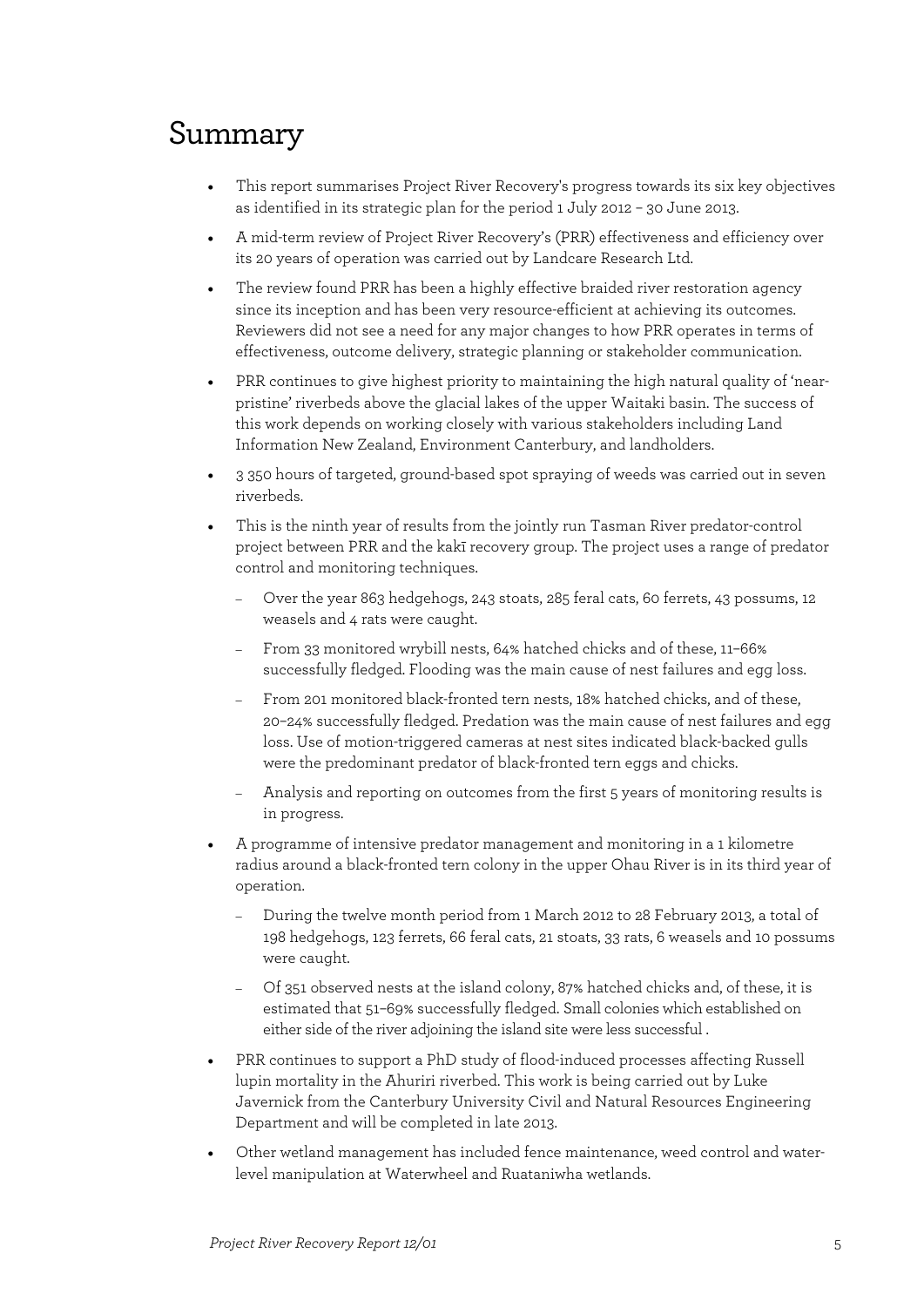- PRR staff consulted with stakeholders as required by ongoing operations.
- The braided river multi-species poster, braided river field guide and braided river teacher resource continue to prove popular, and have been distributed for free to many schools and visitors.
- PRR spent \$528,600 in the 2012/2013 financial year with most resources directed to weed control (\$202,953), project management (\$190,544) and predator control/research (\$133,872).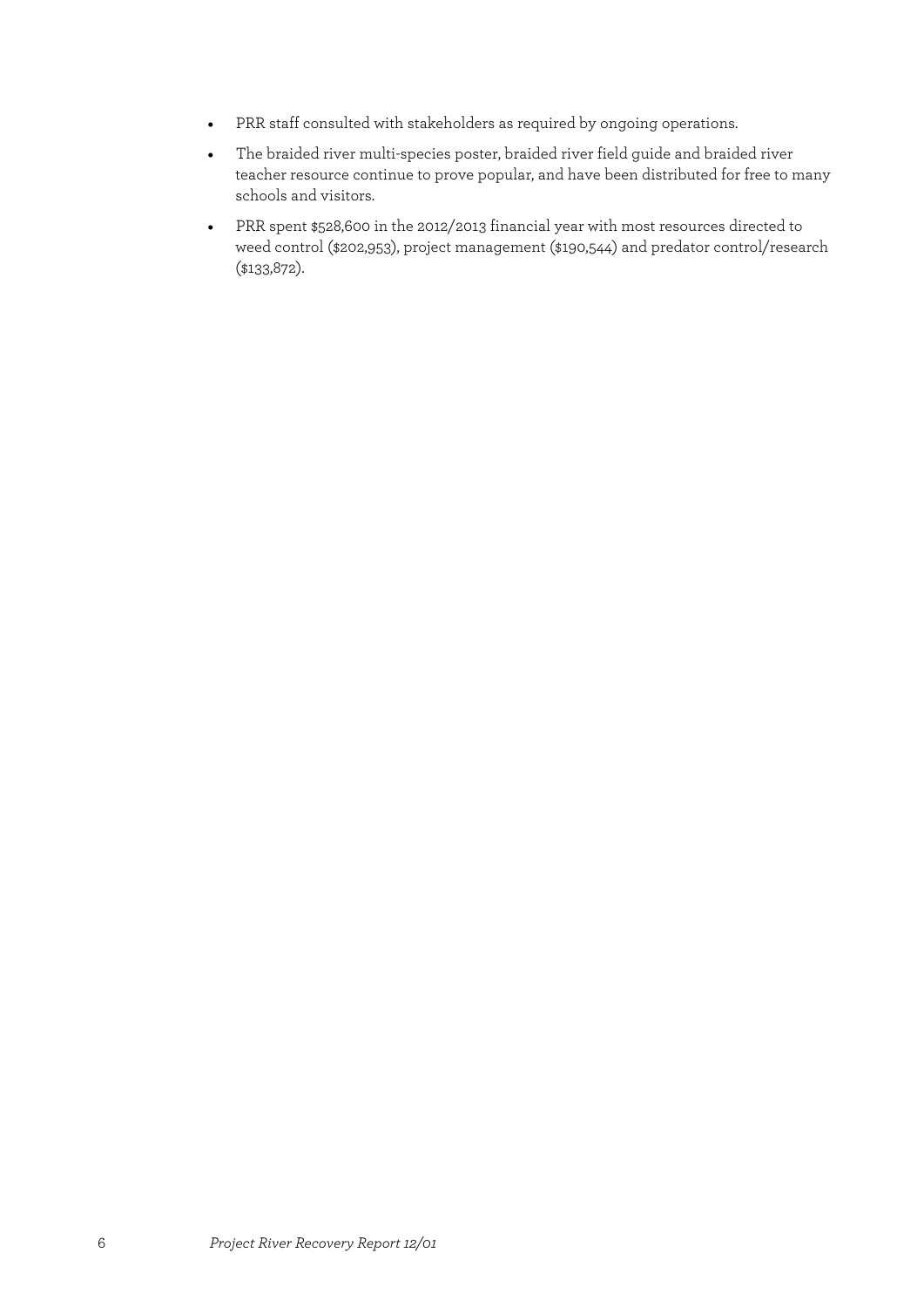# 1. Introduction

Project River Recovery (PRR) commenced operations in 1991 following establishment of a compensatory funding agreement with energy providers in the upper Waitaki River. The agreement recognises the adverse impacts of hydroelectric power development on braided river and wetland ecosystems, and a key focus of the programme over its 21 years of operation has been to maintain integrity of remaining braided riverbeds, particularly from the impacts of invasive plants. The programme has also invested considerable effort into assessing the impacts of mammalian predators on riverbed fauna and developing effective methods for their control in riverbed environments.

These and other goals are set out in a 7-year strategic plan which is aligned with the current funding agreement with energy providers Meridian Energy Limited and Genesis Power Limited. The current strategic plan has been operative since July 2005 and is due for renewal in 2013 for a further 7 years. This annual report summarises progress towards the six key objectives identified in the strategic plan, describes changes in staff, presents financial statements, and lists recent publications and internal reports, for the year from 1 July 2012 to 30 June 2013.

# 2. Staff

The project currently employs three permanent staff. Chris Woolmore continues to manage Project River Recovery, assisted by Sue Anderson and Rhys Garside. Rhys plays a key role in our summer weed control work, focusing on high priority, small scale weed-control operations. Larger scale weed control is mostly undertaken by contractor OK Vegetation Control. Sue continues to focus her efforts on management of natural heritage in braided rivers. This work includes a trial programme of intensive predator control in the upper Ohau River to protect nesting black-fronted terns. The Ohau predator work is serviced by contractor Ecological Contracting Services Limited. PRR also works closely with the kakī recovery team in the Tasman River where we jointly fund a large-scale predator-control project to protect a range of riverbed fauna.

# 3. Project review

Project River Recovery has been operating for over 20 years now and is just over half way through the consenting period for upper Waitaki hydro power resource consents to which the project is tied. Provision is made under the current funding agreement between the Department, Meridian Energy and Genesis Power to complete a review of the project. As there has been no formal review of the project to date, it was agreed an independent review covering the full term of Project River Recovery's operation would be carried out during August and September 2012.

The review was completed by John Innes and Alan Saunders from Landcare Research and a report containing the review findings is available on request. The report's objectives, conclusions and recommendations, taken directly from the review summary, are set out below (Innes and Saunders 2012).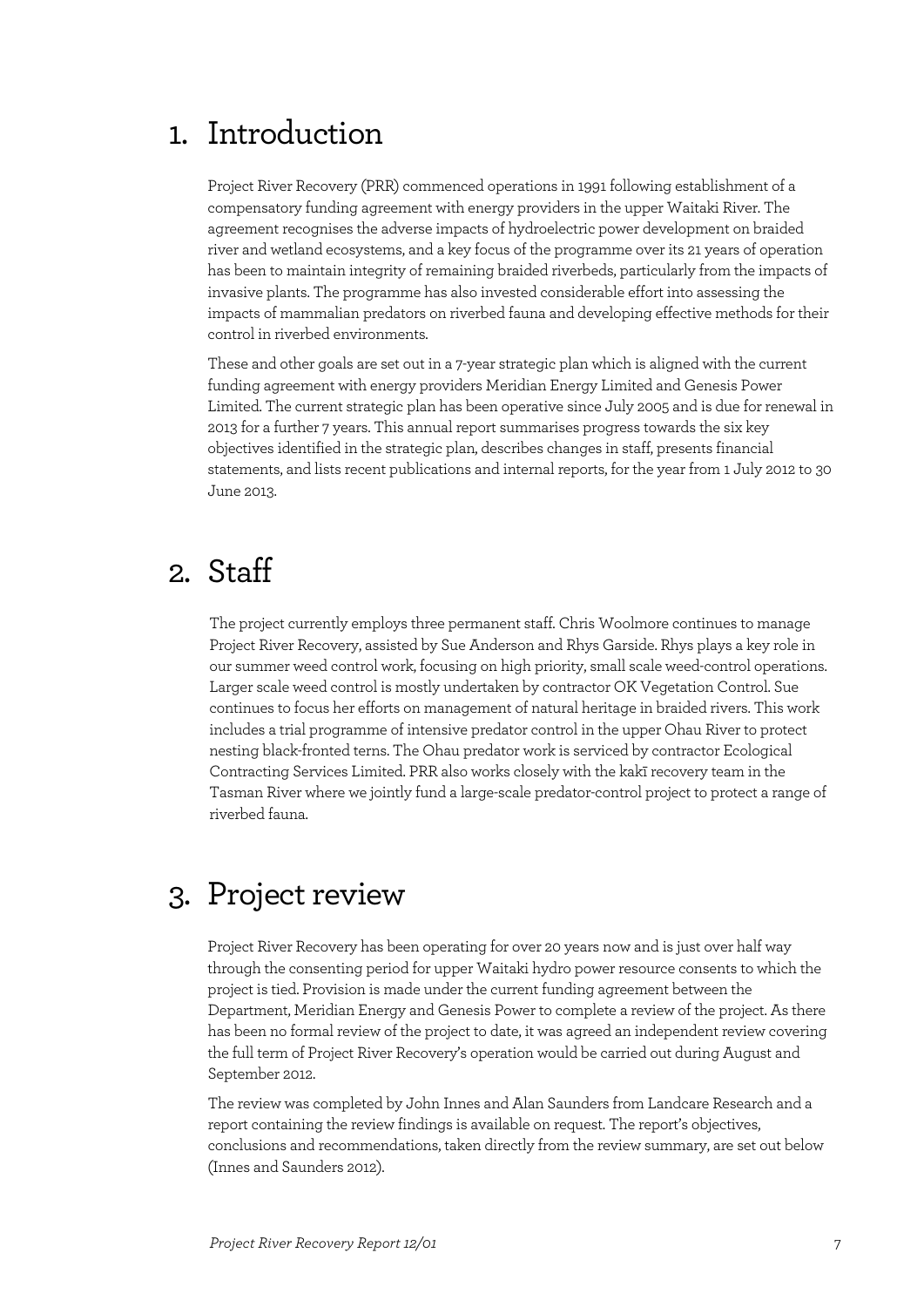#### *Objectives*

- Determine the difference that PRR work has made to the maintenance and enhancement of indigenous species, ecosystems and habitats in upper Waitaki basin braided river and wetland systems.
- Assess the effectiveness of PRR in meeting 2006–2012 strategic plan objectives.
- Provide an opinion on the efficiency of PRR in relation to the ecological outcomes achieved and the operational effort expended.
- Determine if PRR has worked in a cost-effective manner when commissioning work and incurring expenditure.
- Consider how well PRR measures and conveys outcomes for stakeholders.
- Assess how effectively the current PRR strategic planning approach enables communication and guiding of its future actions.
- Consider how PRR can increase its effectiveness or improve the way it delivers outcomes.

#### *Conclusions*

- PRR has been a highly effective braided river restoration agency since its inception due to its sustained secure funding, high quality staff and its effective management inside the Department of Conservation.
- PRR now sustainably and efficiently maintains low weed density in 63% of the upper Waitaki basin, and contributes valuably to ongoing experimental management of nesting success of braided river birds.
- We consider that PRR has been very resource-efficient at achieving ecological and other outcomes, and that it has worked in a cost-effective manner when commissioning work and incurring expenditure.
- The strategic planning approach currently used by PRR satisfactorily outlines future actions while retaining managerial flexibility, and allows adequate communication with stakeholders.

#### *Recommendations*

- We do not see a need for any major changes to how PRR operates in terms of effectiveness, outcome delivery, strategic planning or stakeholder communication.
- PRR should continue its current primary emphases on woody weed and mammal pest management in the upper Waitaki basin.
- PRR strategic planning for 2013–2019 should reflect the broadening array of growing future pressures, including land-use intensification, water allocation and increasing recreation on braided rivers and their associated lakes.
- Brief but explicit strategies for advocacy (including education) and research should be included in the next strategic plan.
- PRR staff should commit to attending at least one workshop or conference and writing at least one reviewed scientific publication between them every 2 years, to maintain their current position of leadership in braided river restoration.
- PRR should consider facilitating research into the relative importance of disturbance arising from recreationist activity as a damage factor for nesting braided river birds and into the effectiveness of its advocacy programmes.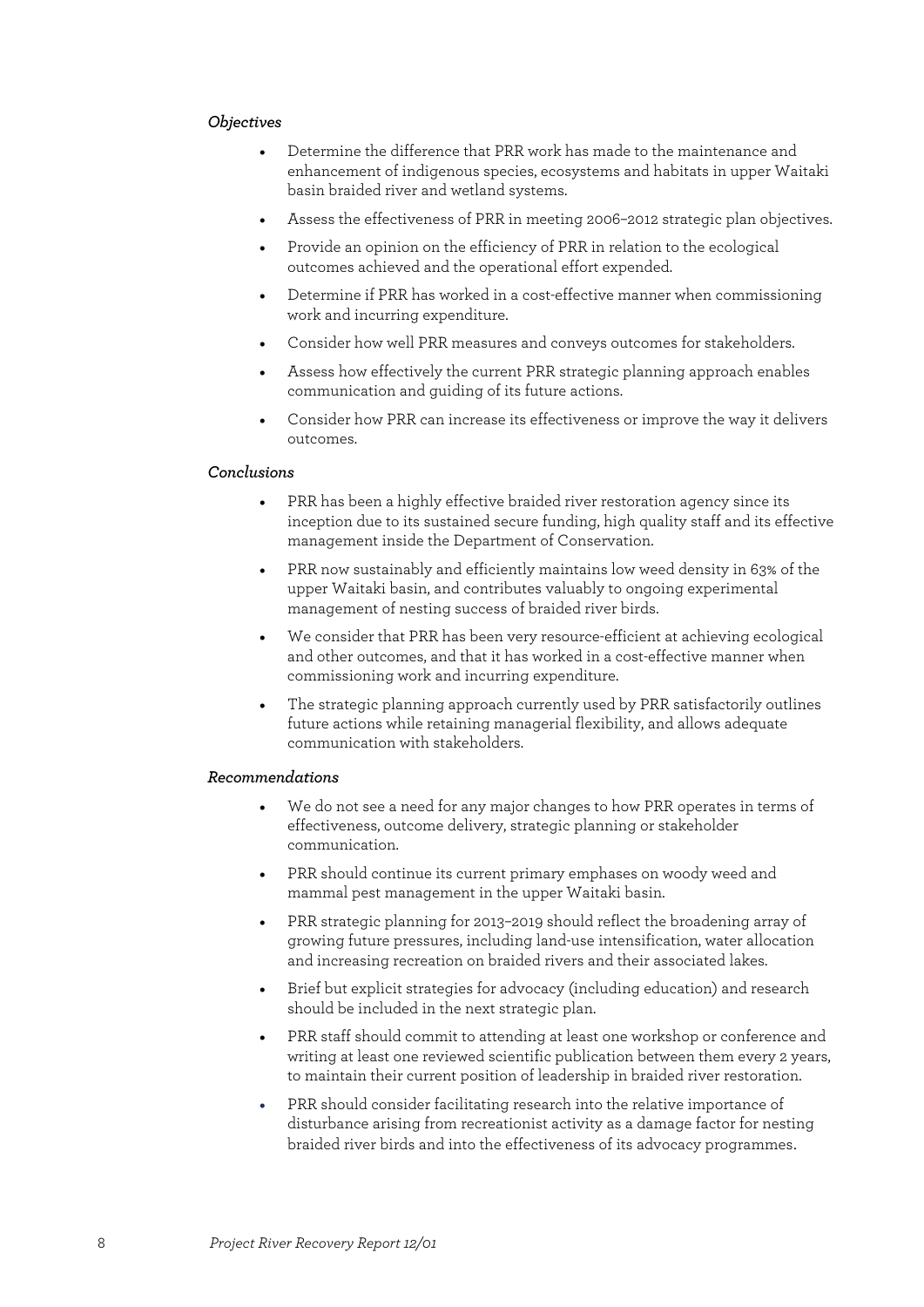# 4. Progress toward objectives of the strategic plan

PRR's progress towards achieving the objectives of the strategic plan is summarised below. Detailed reports of seasonal results and outcomes from trials and analysis of data are recorded through PRR's internal report series and are available on request.

### **4.1 Objective 1: Maintain indigenous vegetation and enhance habitat by removing problem weeds**

#### *Ongoing riverbed weed-control programme*

Project River Recovery completed another year of its ongoing weed control programme in the braided rivers, tributaries, and various natural and managed wetlands of the upper Waitaki basin. Our priority continues to lie with preventing new incursions of invasive weeds and removing newly established infestations at important locations across the 32,000 hectares of braided-river habitat in the upper Waitaki basin. Many sites in the river headwaters remain largely 'natural' in terms of the number of weed species present and the extent of their distribution. The rationale for selection of priority sites and their locations are set out in PRR's weed control plan (Woolmore 2004).

PRR continues to maintain the excellent natural condition of riverbeds above Lakes Tekapo, Pukaki, and Ohau, and the Ahuriri River above Longslip Creek. Invasion by several potentially damaging weeds at these sites has been prevented or reversed in its early stages. For example, excellent progress has been made in the reduction of Russell lupins in the Tasman River as a result of accurately recording locations of weeds using GPS and consistently removing plants prior to seeding each year over the last 10 years. The rivers below the lakes, and the Ahuriri River below Longslip Creek, contain many more species of invasive plants, and infestations are larger in size. Not all invasive weeds can be controlled at these sites, and we continue to work towards achieving sustainable and realistic weed-control programmes at selected priority sites, often combining our control efforts with other agencies (Environment Canterbury, Land Information New Zealand) and landholders, as well as other DOC weed work.

This season greatest effort was directed into the Tasman, lower Ohau and upper Ahuriri Rivers using contract staff. In the Tasman River additional effort was required following more regrowth of Russell lupin than expected. Sites in the middle of the river have been recently disturbed as the main river channels migrate across the valley and this seems to have stimulated seedling germination from a buried seedbank. Despite this extra work, we continue to see a steady decline in lupins over time. In the lower Ohau, maintenance control of broom was completed throughout the riverbed at known infestation sites and in the Ahuriri River scattered crack willow was aerially sprayed using a handheld wand on individual plants and a half boom on denser patches.

PRR, ECan and LINZ continue to implement a collaborative weed-control programme in the upper Tekapo River targeting gorse, broom, lupins and willows for the sixth consecutive year. LINZ and ECan contractors completed the weed control work. Programmed work in Forks Stream was not completed due to other higher priority work taking longer than expected.

Other minor weed infestations were controlled by PRR staff in the Godley River, Mistake Creek, Cass River, upper Ahuriri River, upper Ohau River and in our constructed Ruataniwha and Waterwheel wetlands. In weed control operations undertaken by PRR contractors and staff,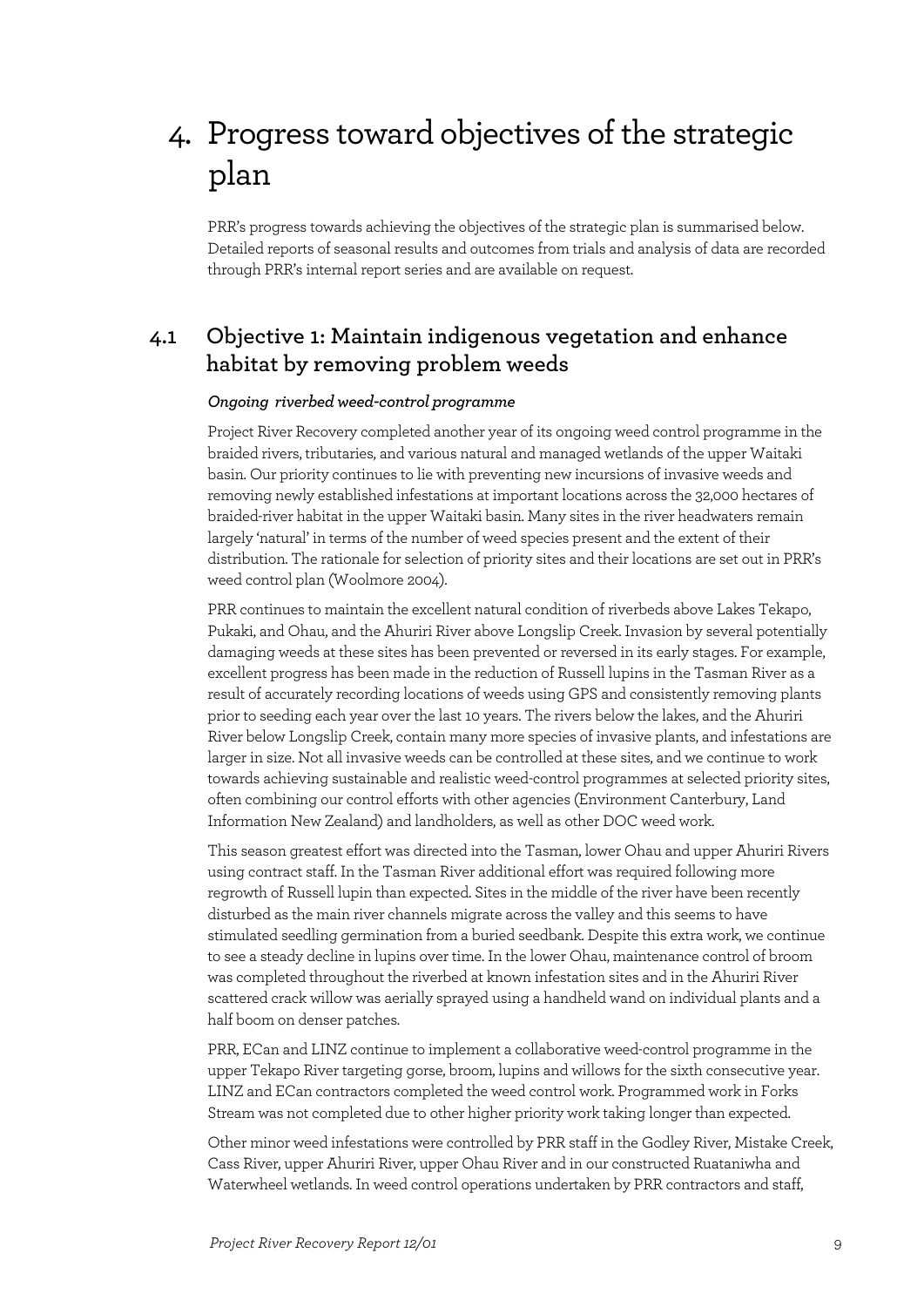herbicides were applied from the ground using knapsack sprayers, except in the Ahuriri River where aerial application was used. Table 1 summarizes the hours and amounts of herbicide PRR used this year. Target weeds included willow, broom, gorse, wilding pines, yellow tree lupin, buddleia and Russell lupin. A summary of the year's weed control operations is provided in Appendix 1.

Effectiveness of weed control was monitored by site inspections, before and after weed control. The level of control achieved was generally excellent. Contractor work practices were monitored by site visits and discussions with contract staff. All weed control operations have again committed to, and maintained, high standards.

#### *Yellowtree lupin /buddleia*

Rhys continues to make excellent progress in achieving our goal of zero density of mature yellow tree lupin and buddleia outside residential sites in the upper Waitaki basin. All known establishment sites of both species were checked for regrowth and controlled where necessary.

The number of known sites with yellow tree lupins present remains relatively constant, and encouragingly, the average number of lupins being found at these sites continues to decline compared with previous seasons, although there can be significant fluctuations in the number of seeds germinating from year to year.

We are also making good progress with containing the spread of buddleia in river systems and maintaining zero density of seeding buddleia at known riverbed sites. Numbers of seedlings recorded and controlled in the lower Twizel River site fluctuates annually but once again few mature plants were seen. Scattered plants were also removed from the lower Ohau River.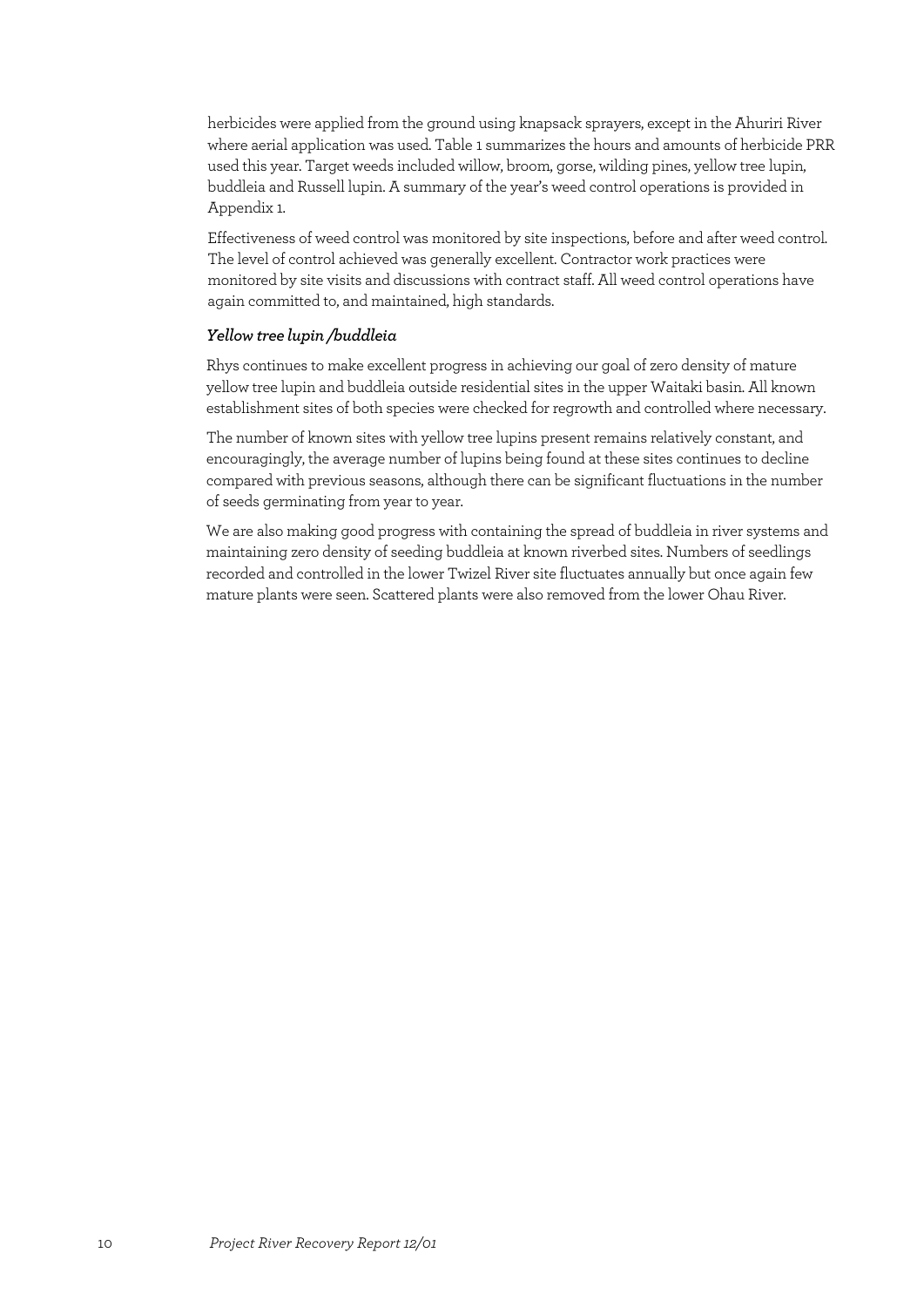| <b>SITE</b>                          | <b>GROUND</b><br><b>HOURS</b> | AERIAL<br><b>HOURS</b> | GLYPHOSATE<br>(LITRES) | AQUAKYNDE<br>(LITRES) | HERBISAFE<br>(LITRES) | <b>DYE</b><br>(LITRES) | TRICLOPYR<br>(LITRES) | <b>XTREE</b><br><b>BASAL</b><br>(LITRES) |
|--------------------------------------|-------------------------------|------------------------|------------------------|-----------------------|-----------------------|------------------------|-----------------------|------------------------------------------|
| Tekapo                               |                               |                        |                        |                       |                       |                        |                       |                                          |
| Mistake<br>Stream                    | 18.0                          |                        | 0.3                    |                       | 0.3                   | 0.1                    |                       |                                          |
| Ahuriri Upper                        | 85.0                          | 14.4                   | 47.0                   | 13.0                  | 39.3                  |                        |                       | 140.0                                    |
| Forks                                |                               |                        |                        |                       |                       |                        |                       |                                          |
| Tasman                               | 1294.0                        |                        | 58.7                   |                       | 58.7                  | 40.0                   |                       |                                          |
| Cass                                 | 9.0                           |                        | 0.1                    |                       | 0.2                   | 0.1                    | 0.1                   | 2.0                                      |
| Ohau tern<br>Island                  | 30.0                          |                        | 2.7                    |                       | 2.7                   | 0.7                    |                       | 3.0                                      |
| Godley                               | 18.0                          |                        | 0.2                    |                       | 1.1                   | 0.4                    | 0.9                   |                                          |
| Lower Ohau                           | 1787.5                        |                        | 184.2                  |                       | 137.4                 | 125.6                  |                       |                                          |
| Ruataniwha/<br>Waterwheel<br>wetland | 42.0                          |                        |                        |                       | < 0.1                 | < 0.1                  | < 0.1                 | 5.0                                      |
| YTL/<br>buddleia                     | 98.0                          |                        | 0.6                    |                       | 0.9                   | 0.3                    | 0.3                   |                                          |
| Total                                | 3350.5                        | 14.4                   | 293.8                  | 13.0                  | 240.7                 | 167.3                  | 1.4                   | 150.0                                    |

Table 1. Project River Recovery's weed control effort (person hours) and the amount of herbicide, penetrants and dye used by Project River Recovery staff and contractors, July 2012 – June 2013. Contract spraying was done by OK Vegetation Control using knapsack sprayers . Aerial spraying was done by Central South Island Helicopters using handheld wand or boom. Work carried out by Land Information New Zealand and Environment Canterbury in the Tekapo River is excluded from this table.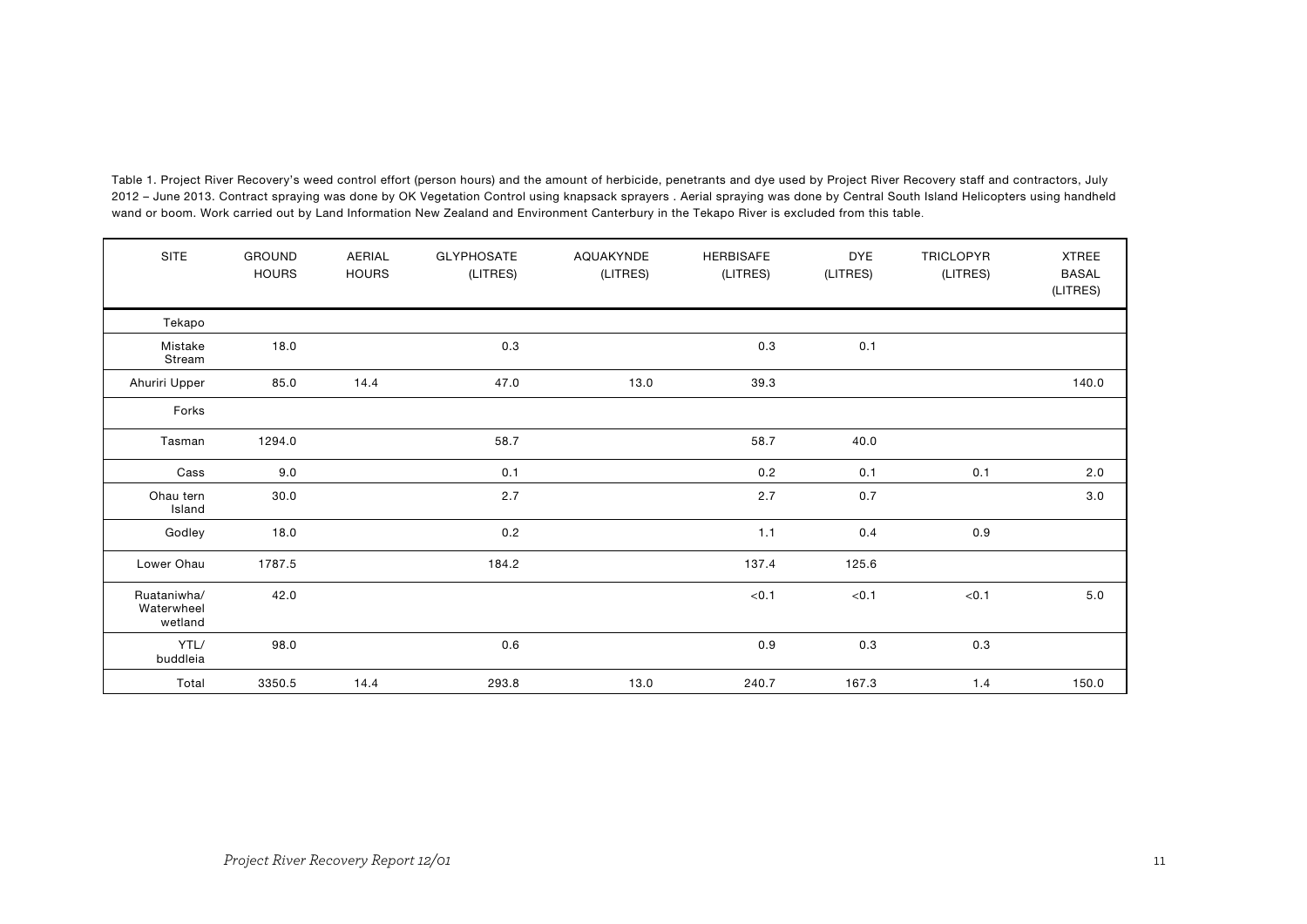### **4.2 Objective 2: Explore opportunities to enhance wetland conservation**

The constructed Ruataniwha and Waterwheel wetlands continue to provide habitat for a range of native fauna and flora and we manage these wetlands by manipulating water levels and controlling weeds. No further wetland construction is planned; future wetland conservation efforts will concentrate on protecting existing wetlands.

### **4.3 Objective 3: Continue to build knowledge of natural heritage in braided-river ecosystems**

### **4.4.1 Riverbed bird surveys**

Walk-through counts of riverbed birds have been used for many years in New Zealand to record numbers of birds present in different river systems. A regular cycle of repeated surveys can be useful for long-term monitoring of population trends in threatened, as well as more common species.

PRR completed surveys of all the Upper Waitaki rivers over 3 consecutive years in the early 1990s. Our intention is to repeat these surveys over 3 consecutive years for each river system on a rotational basis to make a direct comparison with the 1990s counts. The third year of counts was completed last season in the Tekapo and Ohau rivers and the next rivers programmed for survey are the Ahuriri, Hopkins and Dobson Rivers. Unfortunately river levels were again too high during November for these surveys to be completed in 2012.

### **4.4 Objective 4: Test the effectiveness of large-scale predator control**

#### *Tasman River*

The Tasman valley predator control project completed its ninth year of operation this season. PRR and the Kakī Recovery Project are jointly implementing a large-scale, extensive predatortrapping programme in the Tasman valley. The project takes a catchment-based approach, using a wide variety of control methods that are applied continuously throughout the year.

After nearly 9 years of continuous predator trapping and monitoring of banded dotterel, wrybill and black fronted tern breeding success, mixed results have been achieved. Large numbers of predators continue to be caught each year, with 5884 hedgehogs, 2616 stoats, 1551 feral cats and 649 ferrets removed since the programme commenced. Wrybill hatching success has been consistently high, with no egg loss due to predation other than 2006 (1 of 19 nests) and 2009 (3 of 26 nests), although nest failures due to other causes, especially flooding, have increased. Wrybill fledging success has averaged around 41% since predator control commenced (range 27–61%).

Similar results were achieved for banded dotterel with high hatching success at nests (range 71–97%) and very few failures attributed to predation. These results are very good compared to other monitored systems with no predator control, where predation continues to be a significant cause of nest failures.

Conversely, breeding outcomes for black-fronted tern have been consistently disappointing with hatching success only exceeding 50% in 2 of 6 years of monitoring (range 18– 71%) and predation consistently being the largest cause of nest failures. Fledging success was also low, ranging from 0% (2 years) to 27%. Despite the apparently promising results for wrybill and banded dotterel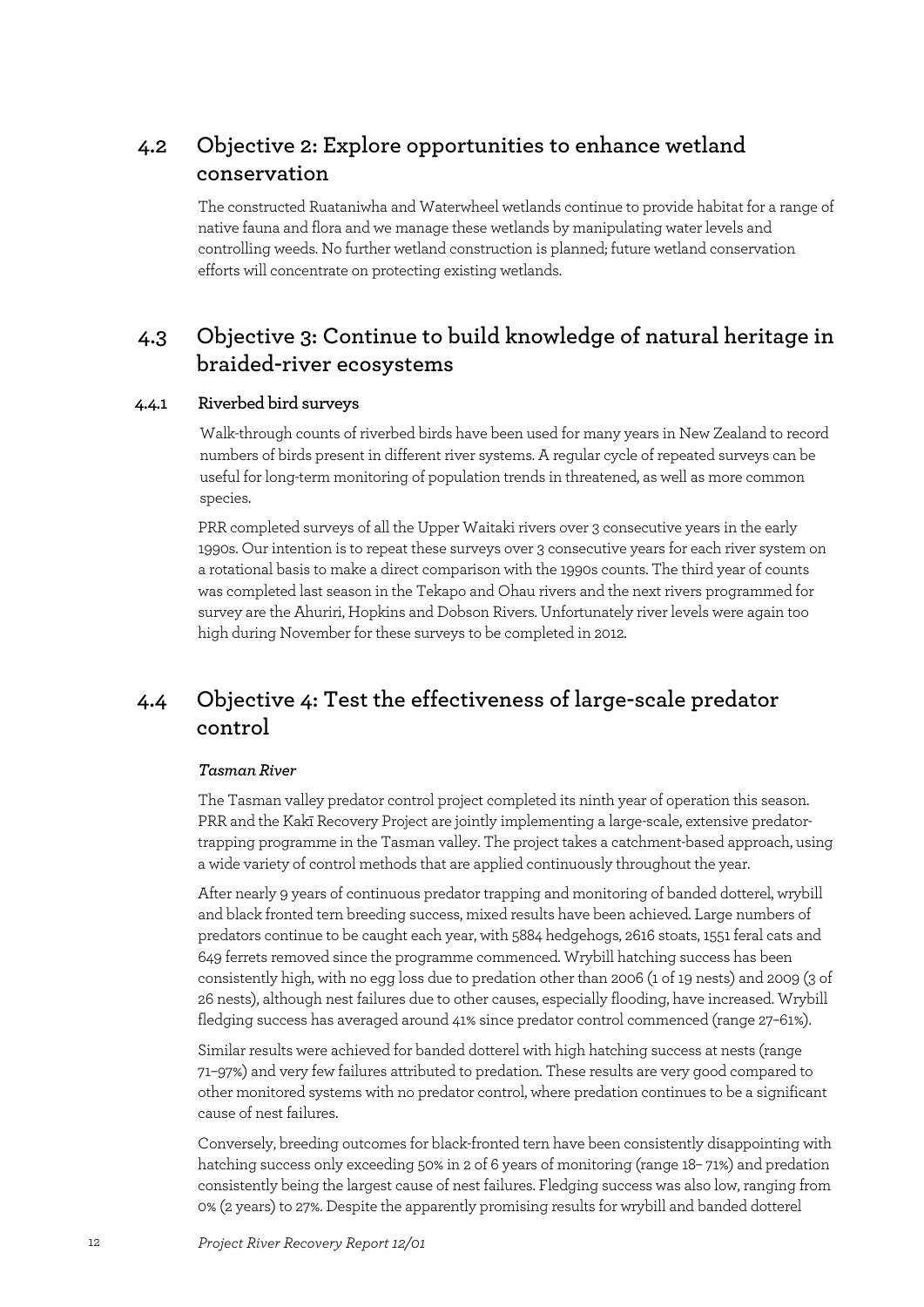compared to sites where no predator control is present, a recent analysis of data from the project was unable to attribute significant improvements in breeding success for wrybill and banded dotterel as a direct result of predator trapping effort. This highlights the dilemma between a need for adequate and robust experimental design on one hand and challenges in finding representative non-treatment controls and the large costs of replicating treatments on the other when undertaking catchment-scale predator management.

In the current season,183 Fenn, 305 DOC250, 90 DOC150, 220 Twizel cat traps, and 571 Victor leg-hold traps are in place. Over the year, these traps caught a further 863 hedgehogs, 285 feral cats, 243 stoats, 60 ferrets, 43 possums, 12 weasels and 4 rats (Cleland et al. 2013).

Outcomes of 33 wrybill and 201 black-fronted tern nesting attempts were followed and documented, achieving similar results to previous seasons. Wrybills had a hatching success rate of 64%. The main cause of nest failures and egg loss was due to flooding of nesting sites. Very few failures were attributed to predation. Of the chicks that hatched, estimates of fledging success ranged widely from 11–66 % reflecting the difficulty that monitoring staff had following chicks through to fledging age this season. Black-fronted tern hatching success was again low at 18%, with highest causes of nest and egg failures being predation, followed by flooding and desertion. Nearly 75% of nest failures and 73% of egg failures were attributed to predation events. Tern fledging success was also low with only 20–24% of hatched chicks surviving to fledging age.

Monitoring breeding outcomes from a selection of nests during the season using motion triggered trail cameras indicated black backed gulls were the most frequent predator of black fronted tern eggs and chicks at the nest. The feasibility of undertaking a control operation for black backed gulls next year will be assessed.

#### *Ohau River*

Recognising the poor breeding outcomes being achieved for black-fronted terns in the Tasman River and other managed sites around the country, an alternative approach to predator management is being trialled by PRR in the upper Ohau River. This project is currently in its third year of operation.

Briefly, the upper Ohau predator control programme consists of a grid arrangement of predator kill traps in a 1 kilometre radius around the colony nesting site (Anderson and Woolmore 2014). A variety of trap and bait types were selected to target the range of predators present and provide choices of preferred baits. A total of 169 DOC150 and 165 DOC250 traps were placed at 100 metre spacings with a further 60 modified SS Twizel cat traps (double sets), 27 Timms and 27 Belisle Super-X traps placed at 200 metre spacings. During the twelve month period from 1 March 2012 to 28 February 2013, a total of 66 feral cats, 123 ferrets, 198 hedgehogs, 21 stoats, 33 Norway rats, 6 weasels and 10 possums were caught.

Rabbit numbers continue to be monitored with spotlight counts and controlled to low numbers using night shooting and patch poisoning within the 1 kilometre management area. Rabbits are a key prey item for high level predators, so by removing rabbits from the area close to nesting birds it is anticipated that predators will spend more time hunting in 'prey rich' areas away from the colony.

Toxins have been applied to control Norway rats and possums following their implication in egg predation in previous season's work. Diphacinone cereal pellets were laid in 158 bait stations targeting Norway rats and encapsulated potassium cyanide baits were laid in 71 bait stations to target possums from August through to February.

Norway rat and possum numbers continue to be monitored using WaxTags® placed systematically along the river margins. Norway rats are known to frequent wetland areas and may benefit from removal of higher order predators during the trapping programme. A low rate of rat and possum chews was again detected during monitoring periods this year.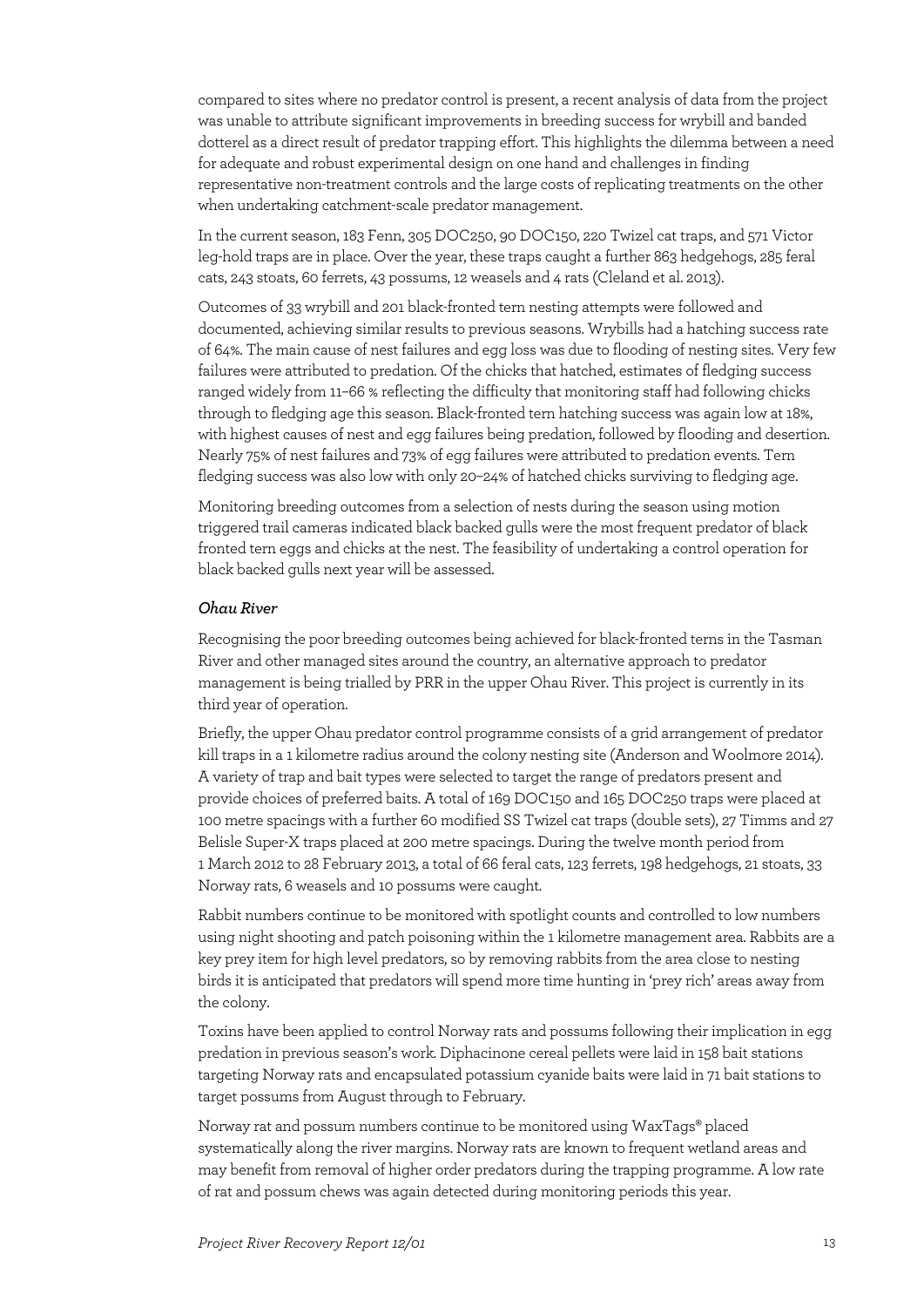Breeding outcomes for terns nesting at the island site have again been encouraging this season. Around 500 adults were present at the island colony during its peak and hatching success was high (87% of 351 monitored nests hatching chicks). Estimated fledging success for the colony was between 198 and 267 chicks (51–69%). Small colonies that established on either side of the river adjoining the island site were less successful. On the true right side only 1 out of 28 nests hatched a chick, which in turn failed to reach fledging age. On the true left side, 6 out of 12 nests hatched chicks, and of these 2 chicks may have fledged.

### **4.5 Objective 5: Facilitate research by external agencies to improve our understanding of the ecology of braided-river systems**

PRR continues to support the completion of a PhD study on the Ahuriri River by Luke Javernick from the Canterbury University Civil and Natural Resources Engineering Department. The objective of this research is to investigate how flood-induced processes affect lupin mortality and determine the correlating flood events that drive these processes. Field work will be conducted to identify the processes involved in lupin mortality, as well as to acquire topographic data of a selected study reach. Laboratory experiments will investigate individual processes detrimental to lupins, such as drowning induced by prolonged inundation. The topographic data will be used in a numerical model of the study reach to simulate a range of flood events and forecast lupin mortality based on the field and laboratory results. Expected outcomes from this study are threefold. Firstly, it will aid in the restoration of the Ahuriri River by identifying riparian areas that can recover naturally from lupin invasion through flood events. Secondly, it can be used to develop a risk analysis to inform managers and the public. Thirdly, it will contribute quantitative information relating river hydraulics to vegetation mortality, a subject seriously overlooked for herbaceous plants like Russell lupin. This work is due for completion in December 2013.

### **4.6 Objective 6: Continue to increase public awareness of braided rivers and wetlands**

PRR staff continue to deliver presentations to schools in support of the braided river education resource, a teacher/student resource addressing values, issues and management in braided river ecosystems. The new colour information booklet and CD of teacher assessment notes has been distributed to secondary schools throughout the South Island and continues to raise interest from teachers.

PRR continues to support the Waterwise Trust programme for selected students from South Island secondary schools to investigate water issues in the Waitaki catchment. PRR and other DOC staff at Twizel contributed to another successful programme this year and the Trust has confirmed that this will now become an annual event.

In addition to talks to secondary schools, PRR has provided similar support to University field trips and met with various stakeholders including the PRR Liaison Group, the Tekapo/Pukaki/Ohau Operational Agreement working group, Fish and Game, ECan, and various private landholders.

PRR's information resources continue to be updated and reprinted as necessary and distributed to schools, businesses and other community groups, with the braided river multi-species poster and braided river field guide still proving to be popular.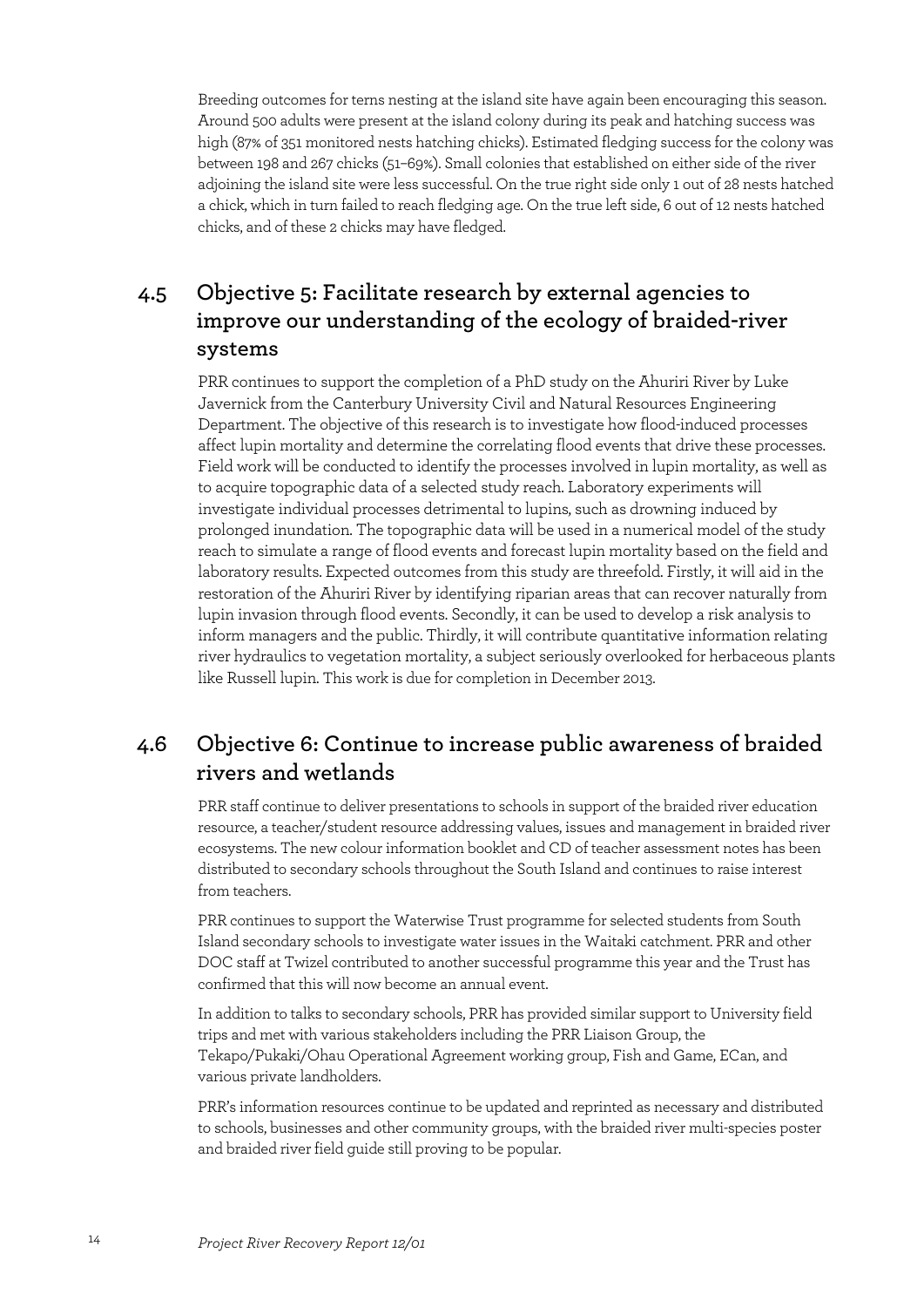# 5 Project River Recovery's financial statements 1 July 2012 – 30 June 2013

Project River Recovery spent \$528,600 in the 2012/2013 financial year (\$499,348,264 in 2011/12). PRR's revenue and expenditure for the financial year is itemised in tables 2–4. The PRR Trust Account had a balance of \$136,420 at the end of the 2012/2013 financial year. These funds are invested in an interest bearing call deposit account at Westpac Bank, Government Branch, Wellington.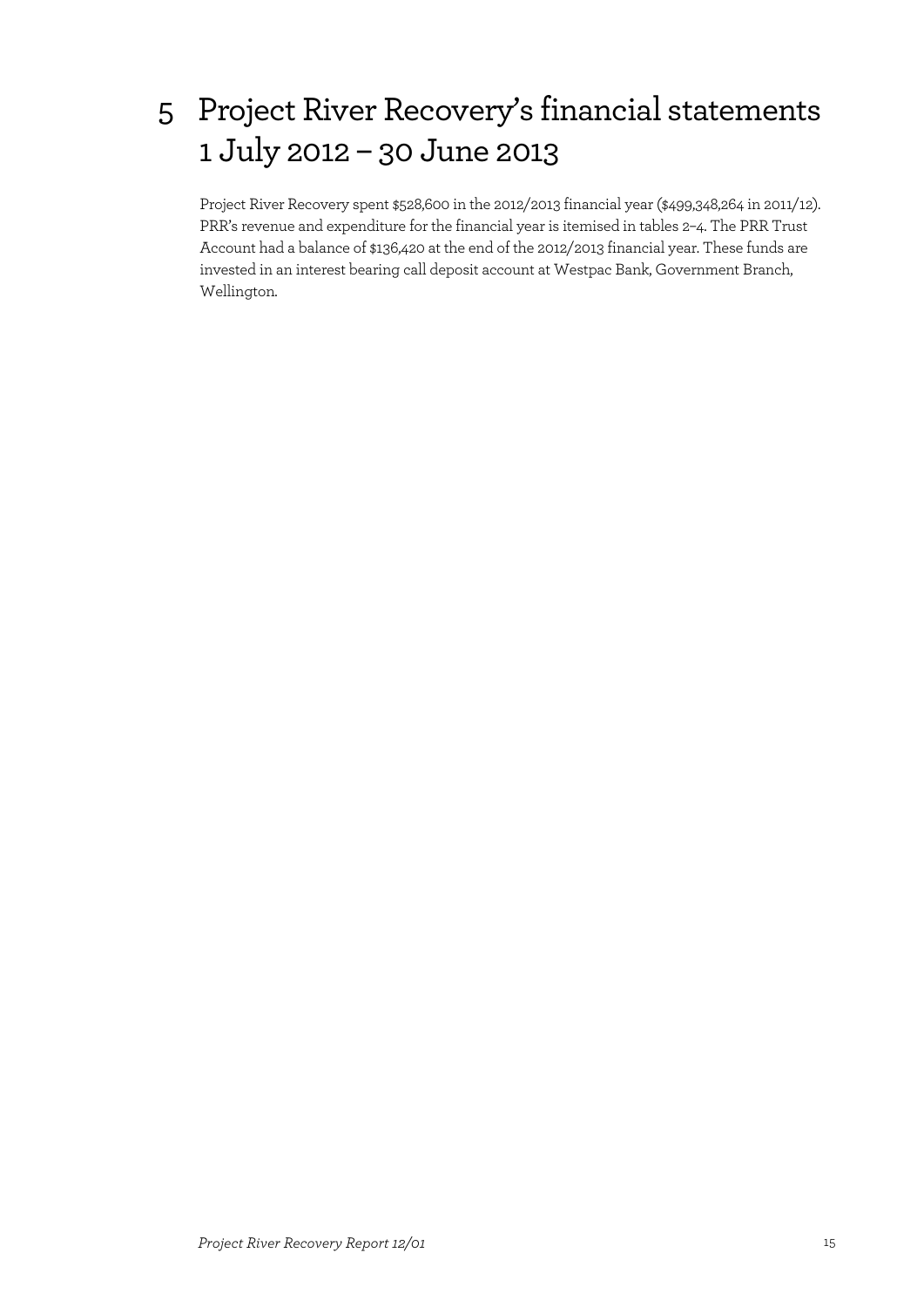| Table 2. Project River Recovery statement of financial performance for year ending 30 June 2013 |  |
|-------------------------------------------------------------------------------------------------|--|
|-------------------------------------------------------------------------------------------------|--|

|                                               | 2013           | 2012           | 2011           | 2010           | 2009           | 2008           | 2007           | 2006           | 2005           | 2004           |
|-----------------------------------------------|----------------|----------------|----------------|----------------|----------------|----------------|----------------|----------------|----------------|----------------|
|                                               | (\$000)        | (\$000)        | (\$000)        | (\$000)        | (\$000)        | (\$000)        | (\$000)        | (\$000)        | (\$000)        | (\$000)        |
| <b>REVENUE</b>                                |                |                |                |                |                |                |                |                |                |                |
| Stakeholder transfers from revenue in advance | 492            | 499            | 485            | 472            | 555            | 425            | 437            | 428            | 556            | 416            |
| Other revenue                                 | 37             | 0              | 0              | 0              | 0              | 0              | 0              | 0              | 12             | $\mathbf{1}$   |
| <b>TOTAL REVENUE</b>                          | 529            | 499            | 485            | 472            | 555            | 425            | 437            | 428            | 568            | 417            |
| <b>EXPENDITURE</b>                            |                |                |                |                |                |                |                |                |                |                |
| Personnel costs                               |                |                |                |                |                |                |                |                |                |                |
| Salaries                                      | 138            | 140            | 129            | 119            | 118            | 172            | 108            | 109            | 68             | 98             |
| Wages                                         | 0              | $\overline{2}$ | $\mathbf{1}$   | 12             | 13             | $\overline{4}$ | $\mathbf{1}$   | 4              | $\mathbf{1}$   | 9              |
| Other personnel                               | 0              | -3             | $-2$           | 6              | 3              | 1              | $\mathbf{1}$   | 0              | $\overline{7}$ | $\overline{2}$ |
| Total personnel costs                         | 138            | 139            | 128            | 137            | 134            | 177            | 110            | 113            | 76             | 109            |
| Administration costs                          |                |                |                |                |                |                |                |                |                |                |
| Communications/EDP                            | 0              | $\mathbf 0$    | 0              | $\mathbf 0$    | $\mathbf{1}$   | $\mathbf{1}$   | $\mathbf 0$    | $\overline{c}$ | 1              | $\Omega$       |
| Accommodation                                 | 27             | 27             | 26             | 26             | 25             | 25             | 25             | 25             | 25             | 25             |
| Office costs                                  | 0              | $\mathbf 0$    | 0              | $\mathbf 0$    | $\overline{1}$ | $\overline{c}$ | 0              | 0              | 0              | -1             |
| Total administration costs                    | 27             | 27             | 26             | 26             | 27             | 28             | 25             | 27             | 26             | 26             |
| Operating costs                               |                |                |                |                |                |                |                |                |                |                |
| Professional fees                             | 5              | $\mathbf{1}$   | 9              | $\overline{c}$ | 15             | 12             | 23             | 6              | $\overline{7}$ | 152            |
| Travel                                        | $\mathbf{1}$   | $\overline{1}$ | $\mathbf{1}$   | $\overline{7}$ | 5              | $\mathbf{1}$   | $\mathbf{1}$   | $\overline{c}$ | $\overline{4}$ | $\overline{1}$ |
| Vehicle expenses                              | 40             | 41             | 42             | 38             | 37             | 17             | 12             | 14             | 13             | 11             |
| Field operations                              | 306            | 278            | 273            | 260            | 335            | 190            | 257            | 261            | 436            | 106            |
| Information and publicity                     | $\overline{c}$ | $\mathbf{1}$   | $\overline{4}$ | 6              | 5              | 1              | $\overline{2}$ | 3              | $\overline{c}$ | $\overline{7}$ |
| Grants and miscellaneous                      | 10             | 11             | $\overline{2}$ | 3              | $\mathbf 0$    | $\overline{c}$ | 6              | $\overline{c}$ | 4              | $\overline{7}$ |
| Total operating costs                         | 363            | 333            | 331            | 316            | 397            | 223            | 301            | 288            | 466            | 284            |
| <b>TOTAL EXPENDITURE</b>                      | 529            | 499            | 485            | 479            | 558            | 428            | 437            | 428            | 568            | 419            |
| NET SURPLUS (DEFICIT)                         | $\mathbf 0$    | 0              | 0              | $-7$           | -3             | $-3$           | $\mathbf 0$    | 0              | 0              | $-2$           |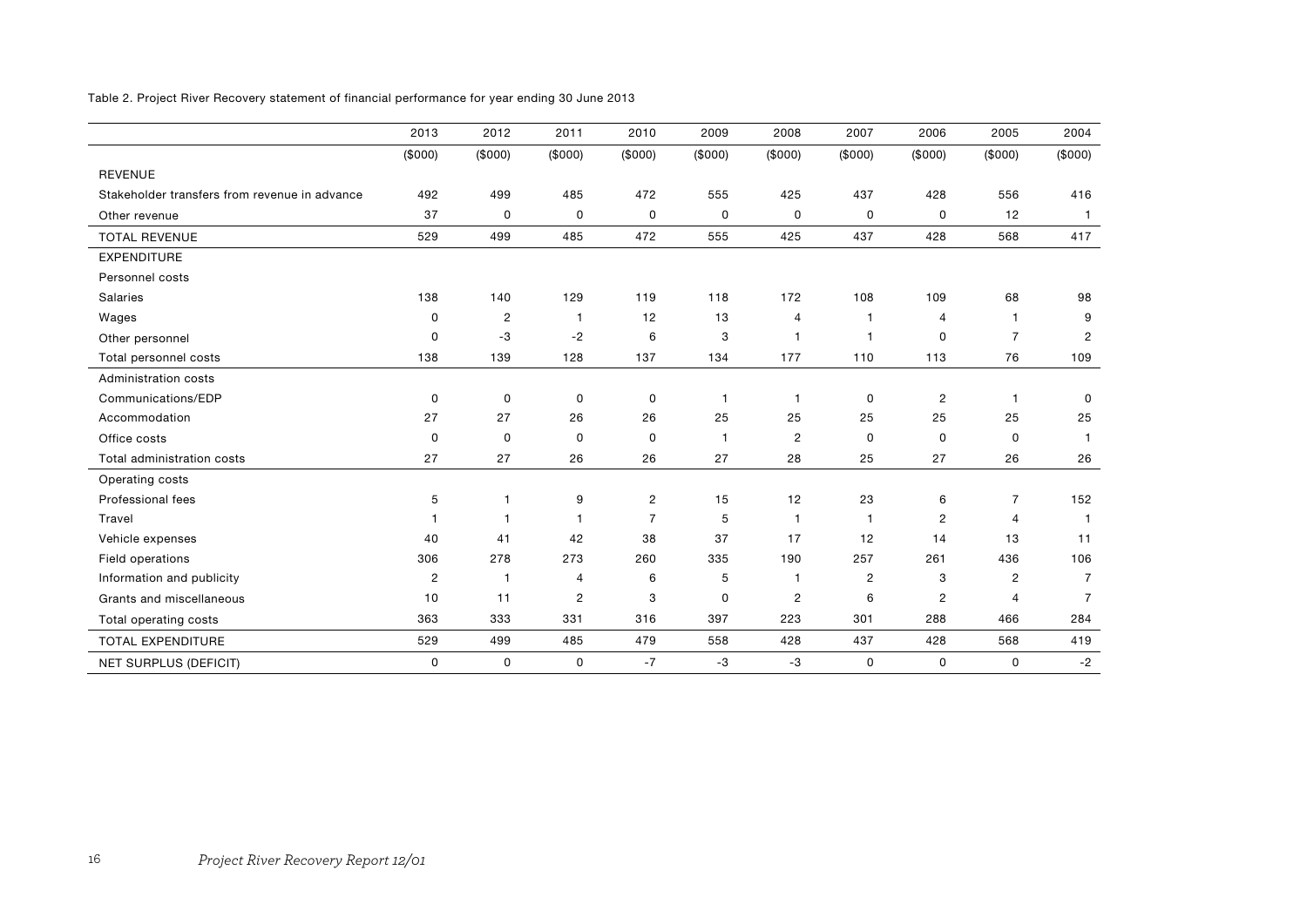Table 3 Summary of core task expenditure over the 2012/13 financial year

| <b>TASK</b>                 | <b>EXPENDITURE</b><br>$2012/13$ (\$) | <b>EXPENDITURE</b><br>2012/13 (%) | <b>EXPENDITURE</b><br>2011/12 (\$) | <b>EXPENDITURE</b><br>2011/12 (%) |
|-----------------------------|--------------------------------------|-----------------------------------|------------------------------------|-----------------------------------|
| 001 Project management      | 190,544                              | 36.0                              | 167,131                            | 33.5                              |
| 002 Weed control            | 202,953                              | 38.4                              | 210,395                            | 42.1                              |
| 004 Research and monitoring | 66,870                               | 12.7                              | 78.087                             | 15.6                              |
| 003 Wetland enhancement     | 0                                    | 0.0                               | 0                                  | 0.0                               |
| 006 Advocacy                | 1231                                 | 0.2                               | 357                                | 0.1                               |
| 007 Predator control        | 67002                                | 12.7                              | 43,378                             | 8.7                               |
| <b>TOTAL</b>                | 528,600                              | 100.0                             | 499,348                            | 100.0                             |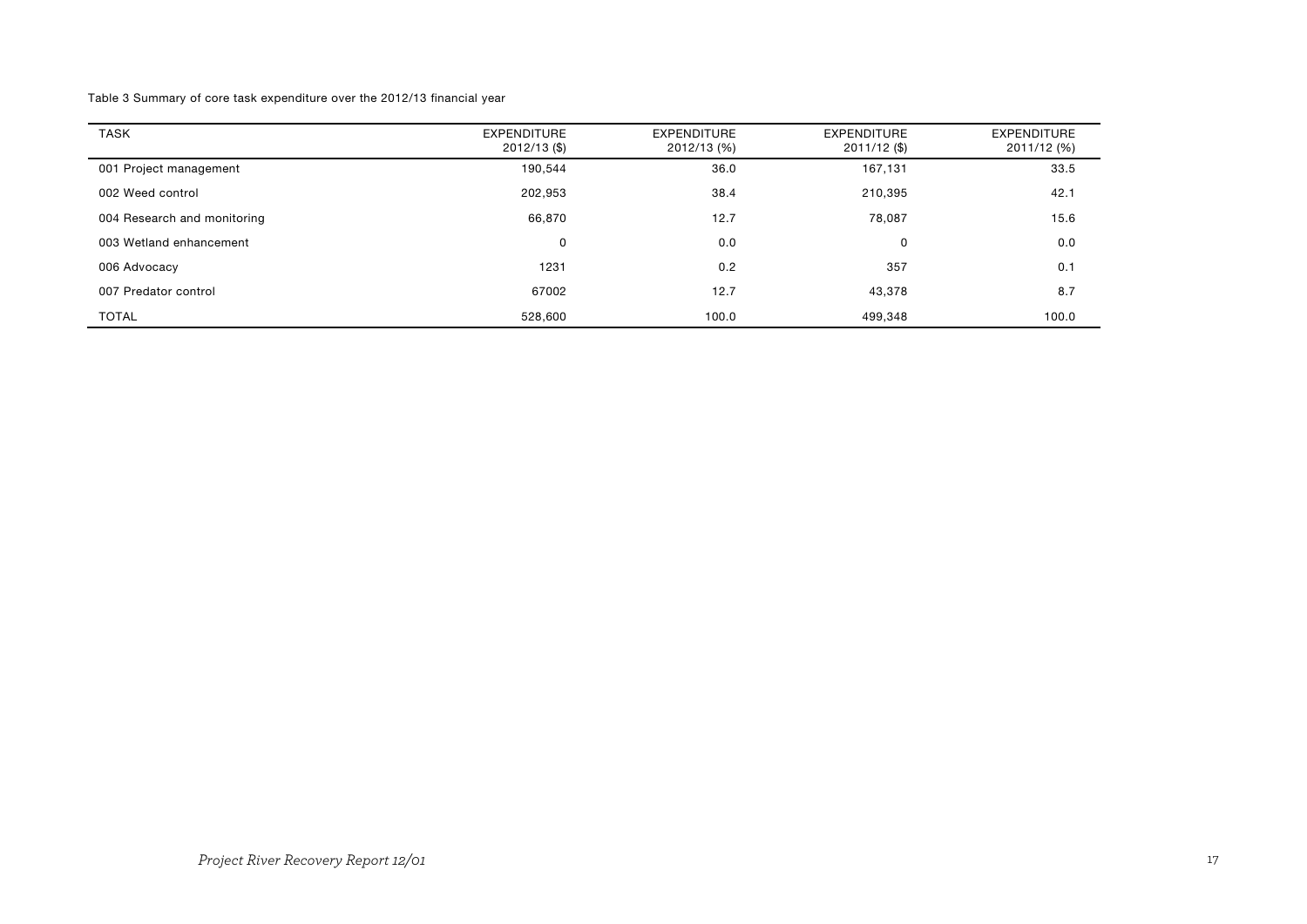|                                                                                               | <b>MERIDIAN</b> | <b>GENESIS</b> | <b>TOTAL</b> |
|-----------------------------------------------------------------------------------------------|-----------------|----------------|--------------|
|                                                                                               | \$              | \$             | \$           |
| <b>OPENING BALANCE 1 JULY 2012</b>                                                            | 11,425.79       | 5,998.93       | 17,424.72    |
| Funds transferred to Westpac Trust account during 2012/13                                     | 560,841.40      | 66,286.72      | 627,128.12   |
| Subtotal                                                                                      | 572,267.19      | 72,285.65      | 644,552.84   |
| Less transfers (withdrawals) from Trust Account to Operating during 2012/13                   | 444,185.36      | 65,493.64      | 509,679.00   |
| Plus interest on Trust Account applied 31st March 2013                                        | 1,365.42        | 180.66         | 1,546.08     |
| CLOSING BALANCE IN WESTPAC TRUST ACCOUNT 30 JUNE 2013                                         | 129,447.25      | 6,972.67       | 136,419.92   |
| POST BALANCE DATE TRANSACTION RELATED TO 2013 YEAR                                            |                 |                |              |
| Amount in advance in Department Balance Sheet transferred to Trust Account after balance date | 0.00            | 0.00           | 0.00         |
| FUNDS AVAILABLE AS AT 30 JUNE 2013                                                            | 129,447.25      | 6,972.67       | 136,419.92   |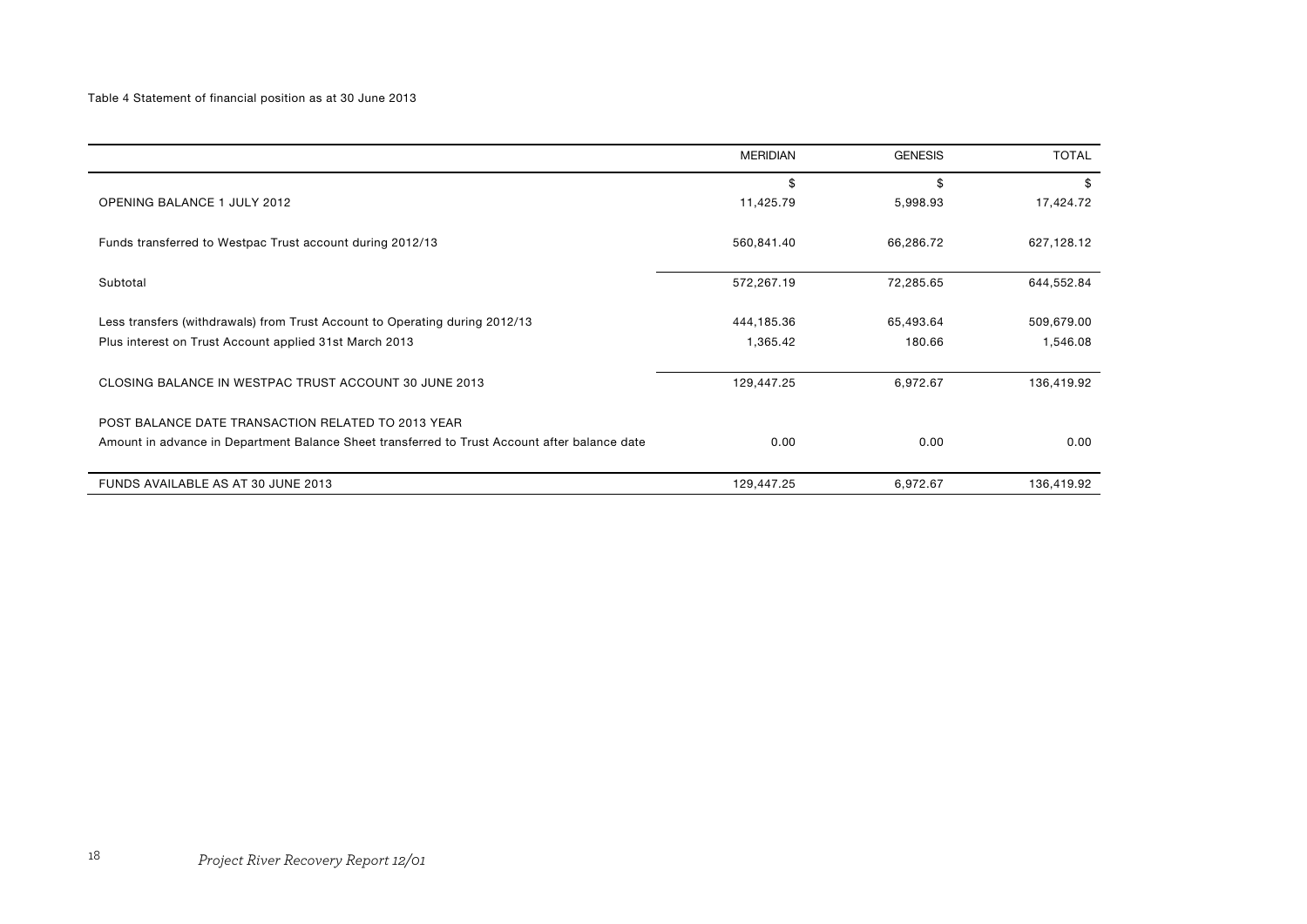# 6. References

- Anderson, S.J.; Woolmore, C.B. 2014: Upper Ohau black-fronted tern predator-control project: operational report March 2012–February 2013. Project River Recovery Internal Report 12/02. Department of Conservation, Twizel. Unpublished report held at Te Manahuna/Twizel Office. 39 p.
- Cleland, S.; Burke, C.; Aitcheson, S.; Currall, G.; Nelson, D.; Maloney, R. 2013: Predator control project report for Kakī Recovery Programme, Tasman valley. Kakī Project Internal Report 13/03. Department of Conservation, Twizel. Unpublished report held at Te Manahuna/Twizel Office. 26 p.
- Innes, J.; Saunders, A. 2012: A mid-term evaluation of Project River Recovery, October 2012. Landcare Research Contract Report LC1176. Prepared for Meridian Enery, Genesis Energy and Department of Conservation.. Unpublished report held at Te Manahuna/Twizel Office. 29 p.
- Woolmore, C. 2004: Project River Recovery weed control plan. Project River Recovery Internal Report, Department of Conservation, Twizel. Unpublished report held at Te Manahuna/Twizel Office. 67p.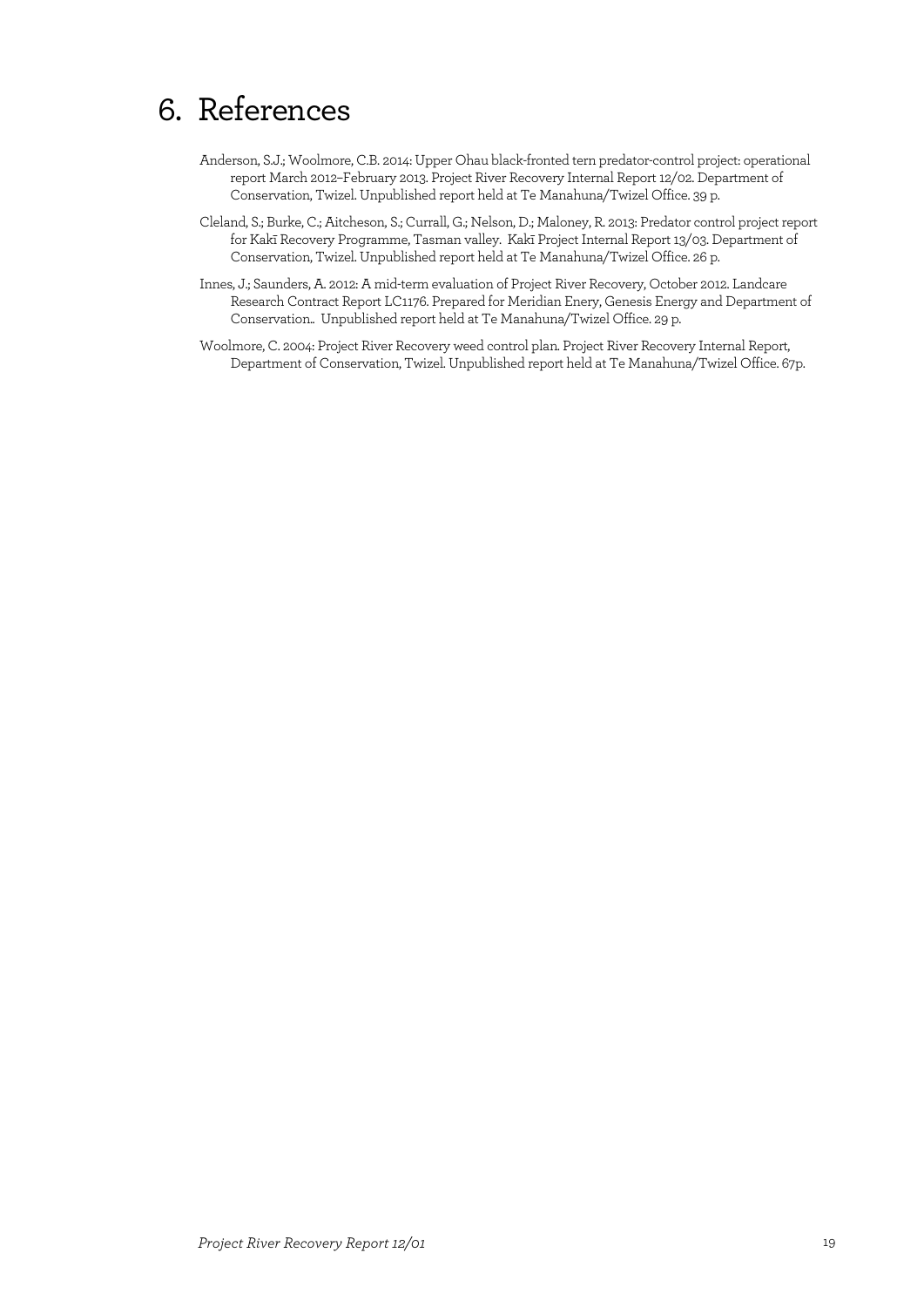# Appendix 1

## **Project River Recovery weed control programme summary 2012/13**

| Location:       | Tasman River                                                                                                                                                       |
|-----------------|--------------------------------------------------------------------------------------------------------------------------------------------------------------------|
| Start date:     | 27-Nov-12                                                                                                                                                          |
| Finish date:    | 29-Jan-13                                                                                                                                                          |
| Target species: | Russell lupin. Also: broom; crack willow; vipers bugloss; woolley mullein; sweet<br>briar; wilding trees                                                           |
| Control method: | Handheld - knapsack spot spray. Glyphosate 510 Agpro green 110 ml per 15 L +<br>Herbisafe 110 ml per 15 L + Agpro blue marker dye                                  |
| Area treated:   | 4460 ha scattered plants; total area 4460 ha                                                                                                                       |
| Results:        | Post-control inspection - excellent control achieved                                                                                                               |
| Other:          | 1294 person hours; 58.74 litres Glyphosate concentrate applied; annual<br>monitoring not completed                                                                 |
| Location:       | Lower Ohau River                                                                                                                                                   |
| Start date:     | $1-Cct-12$                                                                                                                                                         |
| Finish date:    | 25-Nov-12                                                                                                                                                          |
| Target species: | Broom. Also Russell lupin; buddleia; yellow tree lupin; sweet briar; willow;<br>wilding trees                                                                      |
| Control method: | Handheld - knapsack spot spray. Glyphosate 510 Agpro green 110 ml per 15 L +<br>Herbisafe 110 ml per 15 L + Agpro blue marker dye                                  |
| Area treated:   | 678 ha scattered plants; total area 678 ha                                                                                                                         |
| Results:        | Post-control inspection - excellent control achieved                                                                                                               |
| Other:          | 1787.5 person hours; 184.25 litres Glyphosate concentrate applied.                                                                                                 |
| Location:       | Ahuriri River - Ben Avon to Birchwood                                                                                                                              |
| Start date:     | 2 Feb 2013 and 7 March 2013                                                                                                                                        |
| Finish date:    | 2 Feb 2013 and 7 March 2013                                                                                                                                        |
| Target species: | Willow                                                                                                                                                             |
| Control method: | Aerial half boom and handheld wand: Glyphosate 510 Agpro green 700 ml per<br>100 L water (gun). Handheld low pressure backpack: X-Tree basal (premixed<br>product) |
| Area treated:   | 930 ha; total area 935 ha                                                                                                                                          |
| Results:        | To be assessed in 2014                                                                                                                                             |
| Other:          | 8.9 hrs flying time; 12 litres Glyphosate concentrate applied; 140 litres X-Tree<br>basal applied                                                                  |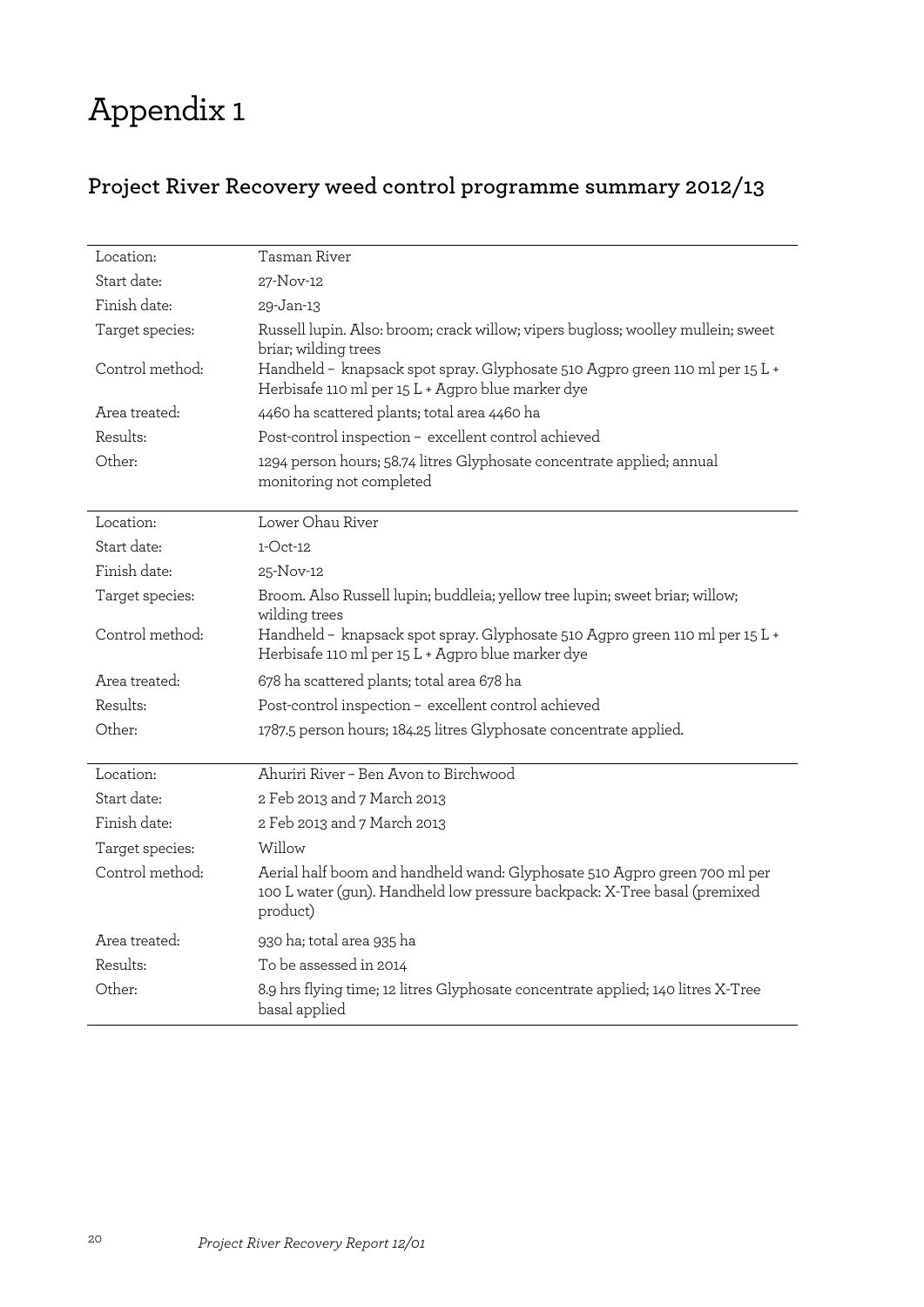| Location:       | Ahuriri - SH8 to Longslip Creek                                                                                                                                                                                |
|-----------------|----------------------------------------------------------------------------------------------------------------------------------------------------------------------------------------------------------------|
| Start date:     | 20-Feb-13                                                                                                                                                                                                      |
| Finish date:    | 20-Feb-13                                                                                                                                                                                                      |
| Target species: | Willow                                                                                                                                                                                                         |
| Control method: | Aerial boom, half boom, handheld wand. Glyphosate 510 Agpro green 6.3 L per<br>ha boom, 700 L per 100 L gun                                                                                                    |
| Area treated:   | 225 ha; total area 925 ha                                                                                                                                                                                      |
| Results:        | To be assessed in 2014                                                                                                                                                                                         |
| Other:          | 6.5 hrs flying time; 35 litres Glyphosate concentrate applied                                                                                                                                                  |
| Location:       | Mistake Creek, Godley true right                                                                                                                                                                               |
| Start date:     | 20-Nov-12                                                                                                                                                                                                      |
| Finish date:    | 21-Nov-12                                                                                                                                                                                                      |
| Target species: | Lupins                                                                                                                                                                                                         |
| Control method: | Handheld - knapsack spot spray. Glyphosate 510 Agpro green 110 ml per 15 L +<br>Herbisafe 110 ml per 15 L + Agpro blue marker dye. Grazon 90 ml per 15 L +<br>Herbisafe 90 ml per 15 L + Agpro blue marker dye |
| Area treated:   | Recorded GPS spot locations                                                                                                                                                                                    |
| Results:        | Visual inspection, excellent results                                                                                                                                                                           |
| Other:          | 26 person hours; 0.39 litres Glyphosate concentrate and 0.6 litres Grazon<br>concentrate applied                                                                                                               |
| Location:       | Cass River                                                                                                                                                                                                     |
| Start date:     | 12 Dec 2012 and 18 Feb 2013                                                                                                                                                                                    |
| Finish date:    | 12 Dec 2012 and 18 Feb 2013                                                                                                                                                                                    |
| Target species: | Willow; broom; lupins                                                                                                                                                                                          |
| Control method: | Handheld - knapsack spot spray. Glyphosate 510 Agpro green 110 ml per 15 L +<br>Herbisafe 110 ml per 15 L + Agpro blue marker dye. Handheld basal bark                                                         |
|                 | application. X-tree basal ready to use                                                                                                                                                                         |
| Area treated:   | Recorded GPS spot locations                                                                                                                                                                                    |
| Results:        | Visual inspection, excellent results                                                                                                                                                                           |
| Other:          | 9 person hours; 0.22 litres Glyphosate; 2 litres X-tree basal                                                                                                                                                  |
| Location:       | Godley True left                                                                                                                                                                                               |
| Start date:     | 13 Nov 2012 and 21/22 Jan 2013                                                                                                                                                                                 |
| Finish date:    | 13 Nov 2012 and 21/22 Jan 2013                                                                                                                                                                                 |
| Target species: | Broom; gorse; lupins                                                                                                                                                                                           |
| Control method: | Handheld - knapsack spot spray. Glyphosate 510 Agpro green 110 ml per 15 L +<br>Herbisafe 110 ml per 15 L + Agpro blue marker dye. Grazon 90 ml per 15 L +<br>Herbisafe 90 ml per 15 L + Agpro blue marker dye |
| Area treated:   | Recorded GPS spot locations                                                                                                                                                                                    |
| Results:        | Visual inspection, excellent results                                                                                                                                                                           |
| Other:          | 16 person hours; 0.22 litres Glyphosate concentrate and 0.4 litres Grazon<br>concentrate applied                                                                                                               |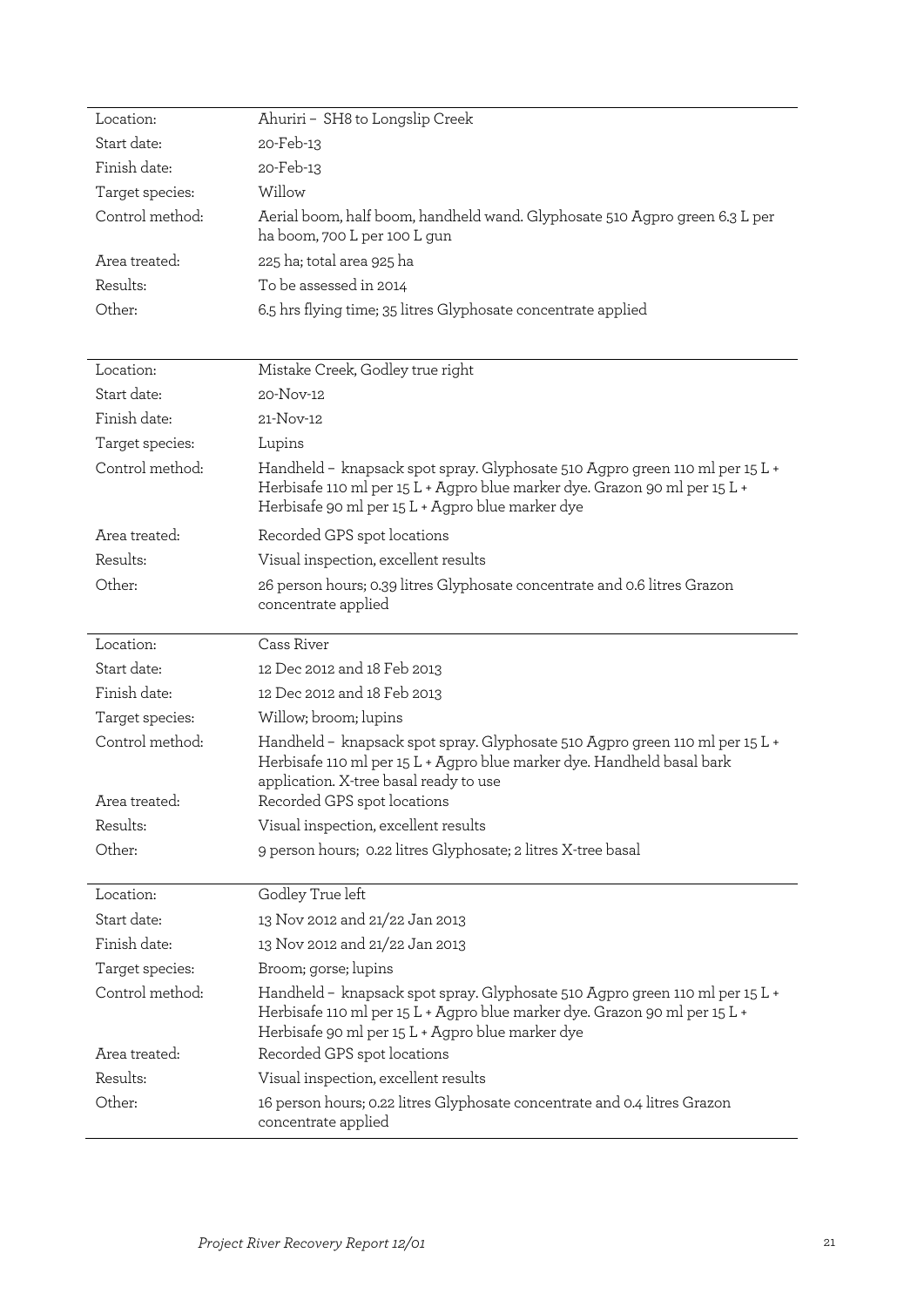| Location:                        | Ahuriri                                                                                                                                                                                                                                                                       |
|----------------------------------|-------------------------------------------------------------------------------------------------------------------------------------------------------------------------------------------------------------------------------------------------------------------------------|
| Start date:                      | 16, 19 and 27 November 2012; 10 December 2012; 7 February 2013                                                                                                                                                                                                                |
| Finish date:                     | 16, 19 and 27 November 2012; 10 December 2012; 7 February 2013                                                                                                                                                                                                                |
| Target species:                  | Lupins; broom, gorse                                                                                                                                                                                                                                                          |
| Control method:<br>Area treated: | Handheld - knapsack spot spray. Glyphosate 510 Agpro green 110 ml per 15 L +<br>Herbisafe 110 ml per 15 L + Agpro blue marker dye. Grazon 90 ml per 15 L +<br>Herbisafe 90 ml per 15 L + Agpro blue marker dye<br>Recorded GPS spot locations                                 |
| Results:                         | Visual inspection, excellent results                                                                                                                                                                                                                                          |
| Other:                           | 21 person hours; 0.23 litres Glyphosate concentrate and 0.24 litres Grazon<br>concentrate applied                                                                                                                                                                             |
| Location:                        | Ohau tern island                                                                                                                                                                                                                                                              |
| Start date:                      | 10, 12 September 2012; 28 November 2012; 11, 14, 15 February 2013                                                                                                                                                                                                             |
| Finish date:                     | 10, 12 September 2012; 28 November 2012; 11, 14, 15 February 2013                                                                                                                                                                                                             |
| Target species:                  | Willow; broom; sweet briar; vipers bugloss; woolley mullein; tall exotic herbaceous<br>vegetation                                                                                                                                                                             |
| Control method:                  | Handheld - knapsack spot spray. Glyphosate 510 Agpro green 110 ml per 15 L +<br>Herbisafe 110 ml per 15 L + Agpro blue marker dye. Grazon 90 ml per 15 L +<br>Herbisafe 90 ml per 15 L + Agpro blue marker dye. Handheld basal bark<br>application, X-tree basal ready to use |
| Area treated:                    | 1.2 ha; total area 1.2 ha                                                                                                                                                                                                                                                     |
| Results:                         | Visual inspection, excellent results                                                                                                                                                                                                                                          |
| Other:                           | 30 person hours; 2.7 litres Glyphosate concentrate and 3 litres X-tree basal applied                                                                                                                                                                                          |
| Location:                        | Jollie River                                                                                                                                                                                                                                                                  |
| Start date:                      | 19-Dec-12                                                                                                                                                                                                                                                                     |
| Finish date:                     | 19-Dec-12                                                                                                                                                                                                                                                                     |
| Target species:                  | Broom                                                                                                                                                                                                                                                                         |
| Control method:                  | Handheld basal bark application, X-tree basal ready to use                                                                                                                                                                                                                    |
| Area treated:                    | Recorded GPS spot locations                                                                                                                                                                                                                                                   |
| Results:                         | Not inspected                                                                                                                                                                                                                                                                 |
| Other:                           | 7 person hours; 8 litres X-tree basal applied                                                                                                                                                                                                                                 |
| Location:                        | Waterwheel wetland                                                                                                                                                                                                                                                            |
| Start date:                      | 8, 13, 16, 18 January 2013                                                                                                                                                                                                                                                    |
| Finish date:                     | 8, 13, 16, 18 January 2013                                                                                                                                                                                                                                                    |
| Target species:                  | Broom                                                                                                                                                                                                                                                                         |
| Control method:                  | Handheld - knapsack spot spray. Grazon 90 ml per 15 L + Herbisafe 90 ml per 15 L<br>+ Agpro blue marker dye. Handheld basal bark application, X-tree basal ready to<br>use                                                                                                    |
| Area treated:                    | Scattered plants                                                                                                                                                                                                                                                              |
| Results:                         | Visual inspection, excellent results                                                                                                                                                                                                                                          |
| Other:                           | 31 person hours; 2.02 litres Grazon concentrate; 4 litres X-tree basal applied                                                                                                                                                                                                |